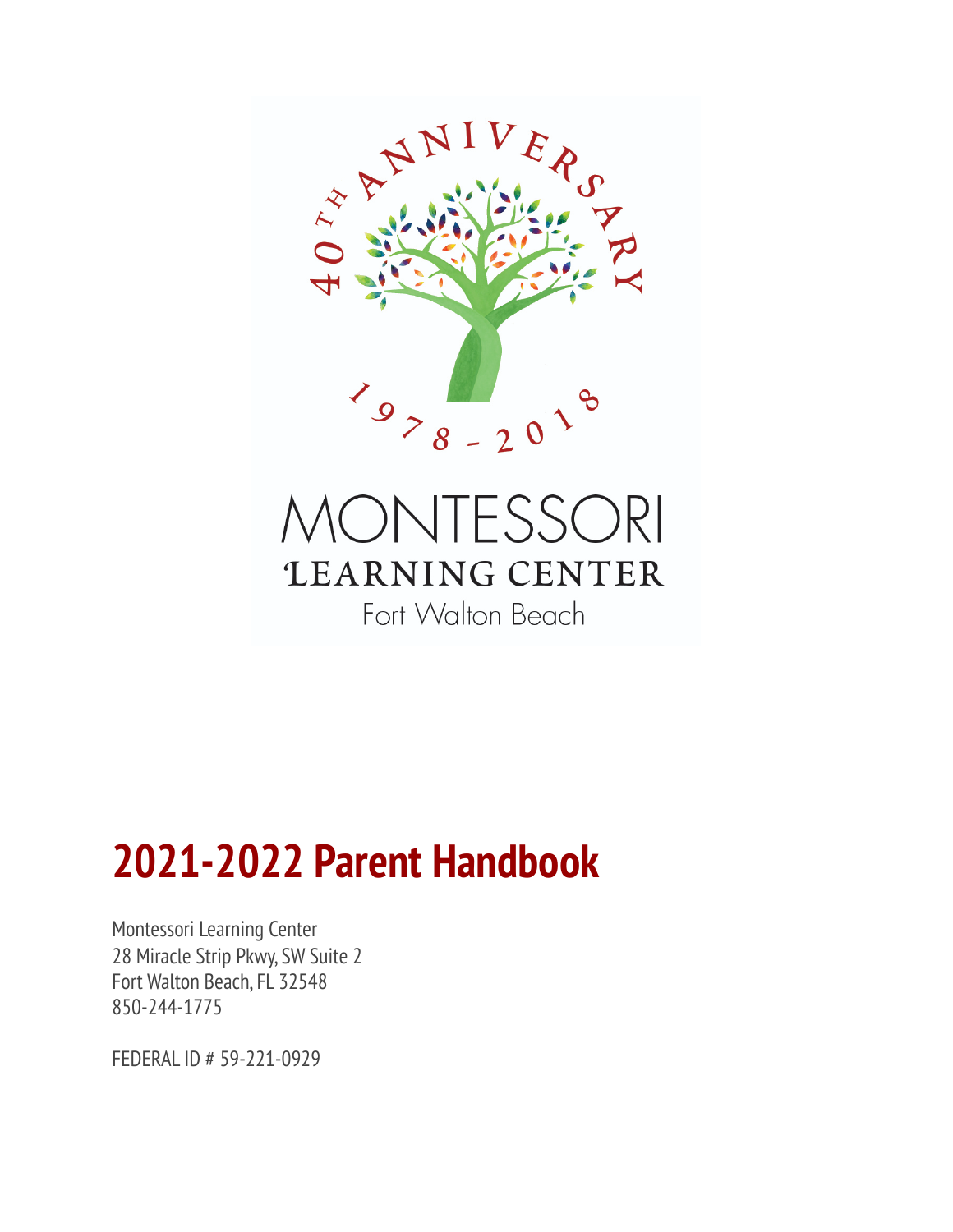#### <span id="page-1-0"></span>**Welcome to the Montessori Learning Center**

The Montessori Method of education is regarded by many leaders in child development as unsurpassed in helping children achieve their full potential in academics, self-reliance, and self-respect. Individual sensorial development is an important part of this process, as is an emphasis on structured learning and group interaction.

#### <span id="page-1-1"></span>Our Mission Statement

Providing a Montessori-based education for the development of the whole child, creating a lifelong foundation for learning.

#### <span id="page-1-2"></span>Our Vision Statement

Creating academically established, independent thinkers becoming positive stewards of the community.

# <span id="page-1-3"></span>Our Core Values

Whole-child development Community Environment Collaborative Nurturing Academics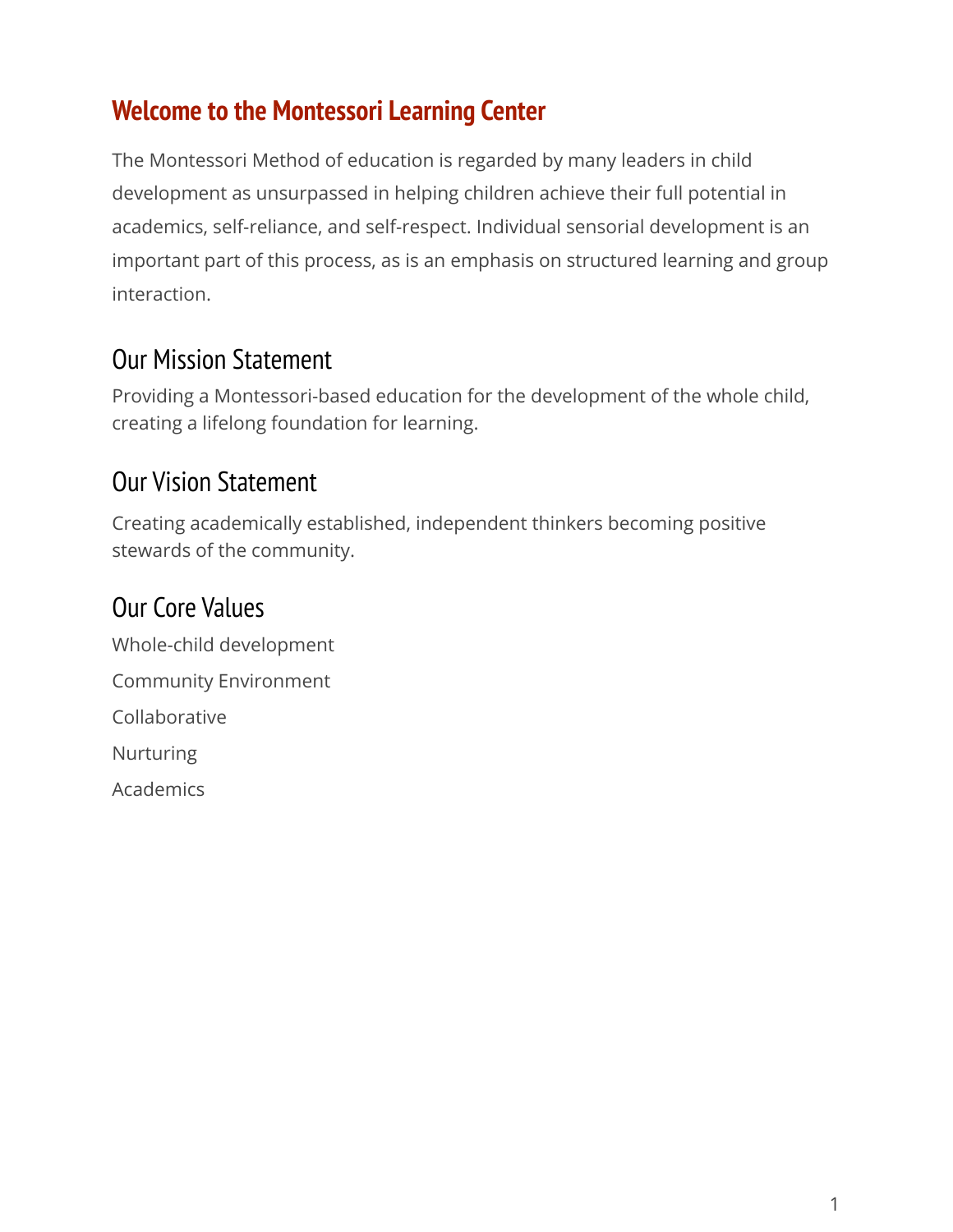# **Table of Contents**

| <b>Welcome to the Montessori Learning Center</b> | 1              |
|--------------------------------------------------|----------------|
| <b>Our Mission Statement</b>                     | 1              |
| <b>Our Vision Statement</b>                      | 1              |
| <b>Our Core Values</b>                           | 1              |
| <b>Table of Contents</b>                         | $\overline{2}$ |
| <b>Admissions</b>                                | 4              |
| <b>Tuition and Fees</b>                          | 4              |
| Primary Preschool (3 year old class)             | $\overline{4}$ |
| Primary Preschool (4 year old class)             | 5              |
| Lower Elementary & Kindergarten                  | 5              |
| Tuition Payment Options & Schedule               | 5              |
| <b>Extended Care</b>                             | 5              |
| <b>Before care</b>                               | 6              |
| <b>Aftercare</b>                                 | 6              |
| <b>Communication</b>                             | 7              |
| <b>Calendar</b>                                  | 7              |
| <b>Safety &amp; Security</b>                     | 7              |
| <b>Health &amp; Wellness (Non- Covid)</b>        | 8              |
| Medication                                       | 8              |
| <b>School Accidents</b>                          | 8              |
| <b>Health Forms</b>                              | 9              |
| Sunscreen                                        | 9              |
| Food & Drink                                     | 9              |
| <b>School Closings</b>                           | 10             |
| <b>Disaster Refund Policy/Emergency Shutdown</b> | 10             |
| <b>Enrichment Programs</b>                       | 10             |
| <b>Parent Involvement</b>                        | 10             |
| <b>General Meetings</b>                          | 10             |
| <b>Board</b>                                     | 11             |
| Committees                                       | 11             |
| Parent Involvement and Volunteering              |                |
| Why am I expected to Volunteer                   | 11             |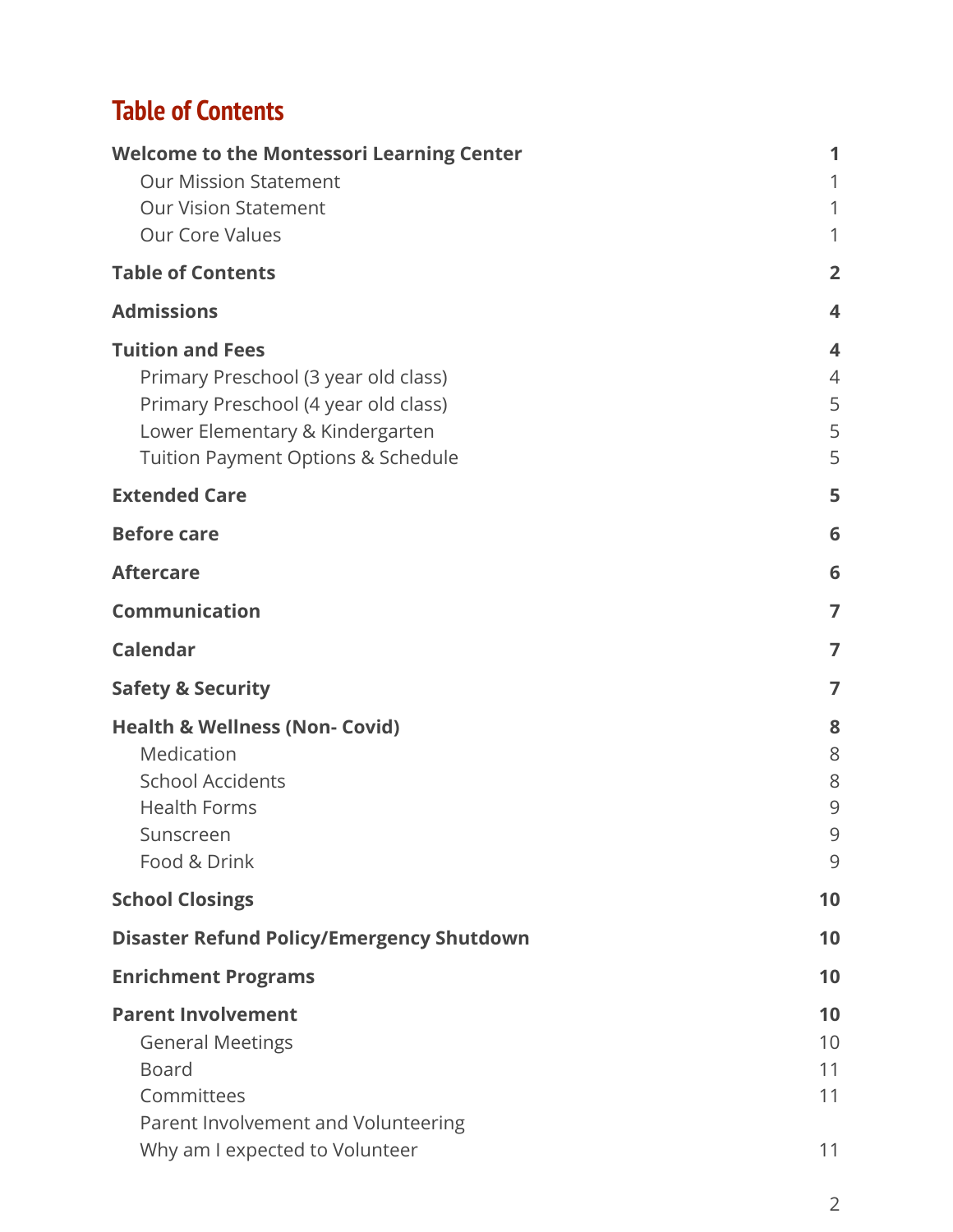| Parent involved committee (PIC):<br><b>School Spirit Nights</b><br>Annual 5K/Fun Run<br>Taste of Spain<br>Friday School Lunches                          | 11<br>12<br>13<br>13<br>13       |
|----------------------------------------------------------------------------------------------------------------------------------------------------------|----------------------------------|
| <b>General School Information</b><br>Dismissal time- Car Line Only<br>Phase-In<br>School Drop Off<br>School Pick Up<br>Policy on the Release of Children | 14<br>14<br>14<br>15<br>15<br>16 |
| <b>Personal Belongings</b>                                                                                                                               | 17                               |
| <b>School Clothing</b>                                                                                                                                   | 17                               |
| <b>Lower Elementary Dress Code</b>                                                                                                                       | 17                               |
| <b>Field Trips</b>                                                                                                                                       | 18                               |
| <b>Outdoor Playtime</b>                                                                                                                                  | 18                               |
| <b>Birthdays</b>                                                                                                                                         | 18                               |
| <b>Classroom Observations</b><br>Bring your Parent to School Day<br>Conferences<br><b>Teacher Communication</b>                                          | 19<br>19<br>19<br>19             |
| <b>Attendance</b>                                                                                                                                        | 20                               |
| Requirements For Kindergarten and Lower Elementary<br>(school age children)<br>Reporting An Absence                                                      | 20                               |
| (applies to Kindergarten and Lower Elementary)<br>Tardies:<br><b>Student Withdrawal</b>                                                                  | 20<br>21<br>21                   |
| <b>Discipline &amp; Policies</b><br><b>Expulsion Policy</b><br>Defining and Preventing Bullying                                                          | 21<br>21<br>22                   |
| <b>Communicating Events At Home</b>                                                                                                                      | 23                               |
| <b>Montessori Publications</b>                                                                                                                           | 24                               |
| <b>Montessori Learning Center School Calendar 2021-2022</b>                                                                                              | 25                               |
| <b>Parent Handbook Acknowledgement</b>                                                                                                                   | 27                               |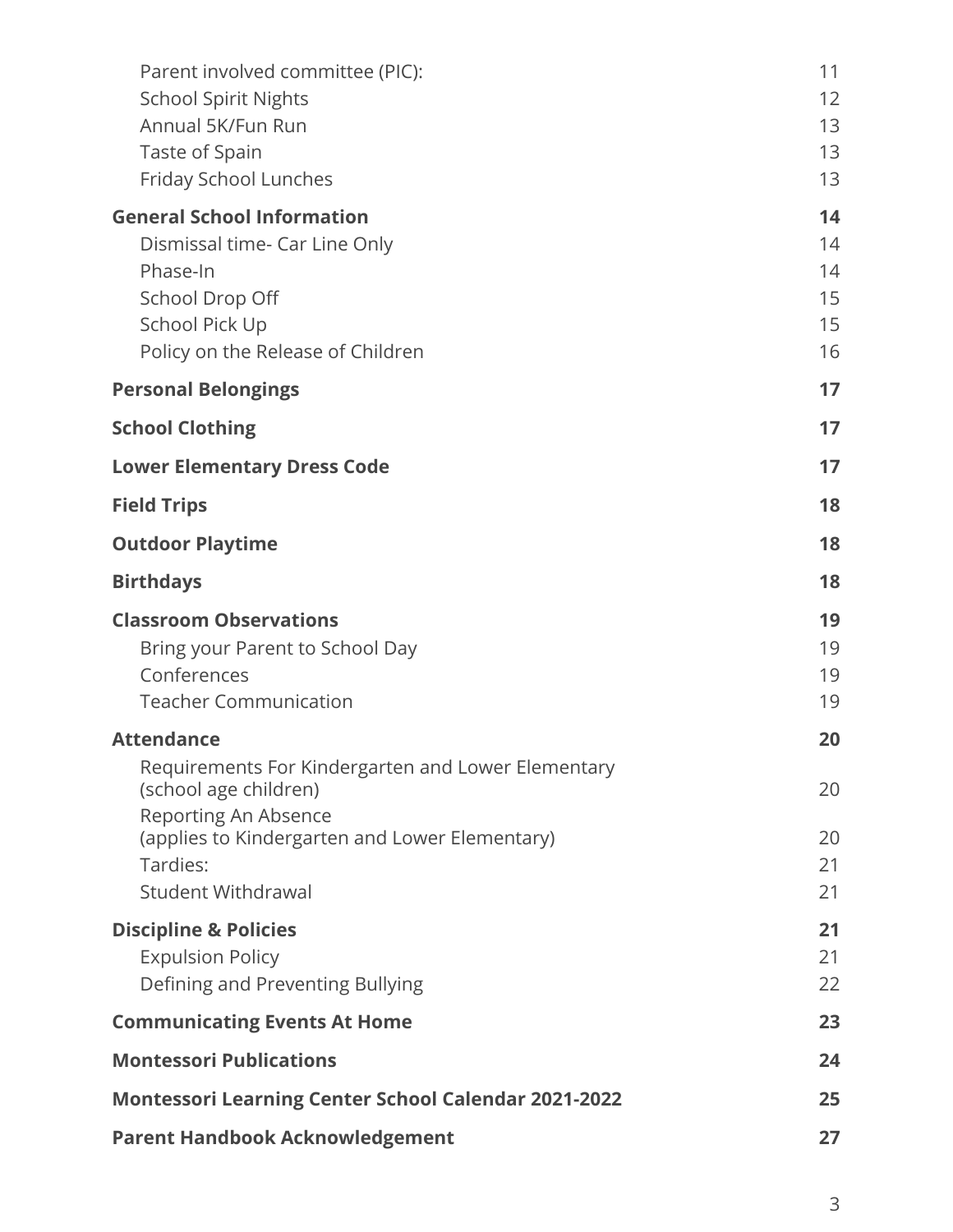**You will be expected to sign the Parent Handbook and Acknowledgement form. The signed form must be turned in on or before Open House. Please make sure to reach the entire handbook.**

#### <span id="page-4-0"></span>**Admissions**

The Montessori Learning Center uses a whole-person concept when considering students for attendance to the school. Our process is designed to ensure the best selection and placement for the student, the family and the school. We have a non-discriminatory admissions policy for children who are in our Primary Preschool program (ages 3-6) as well as our Lower Elementary (1st through 3rd Grade). Currently the school is not licensed for special needs students.

The admissions process includes a personal tour of the school as well as an interview with the Director or representative staff member to answer all questions regarding the school and the Montessori Method. The final decision of admittance will be based on the interview and applications information and at the discretion of the Director. The Kindergarten Level and Lower Elementary applicants will be required to have an in classroom visit as well as take a placement test.

Siblings of former students who have completed the Montessori program and Montessori students from other schools will have priority for available openings at the beginning of each school year; for all other applicants, the date of registration will take precedence. \*The Director makes the final decision of admittance to the school.

<span id="page-4-1"></span>*In accordance with Federal law and U.S. Department of Agriculture (USDA) civil rights regulations and policies, this institution is prohibited from discriminating on the basis of race, color, national origin, sex, age, disability, and reprisal or retaliation for prior civil rights activity.*

#### **Tuition and Fees**

Based on the entire school year, holidays included, tuition for 2021-2022 is as follows:

#### <span id="page-4-2"></span>Primary Preschool (3 year old class)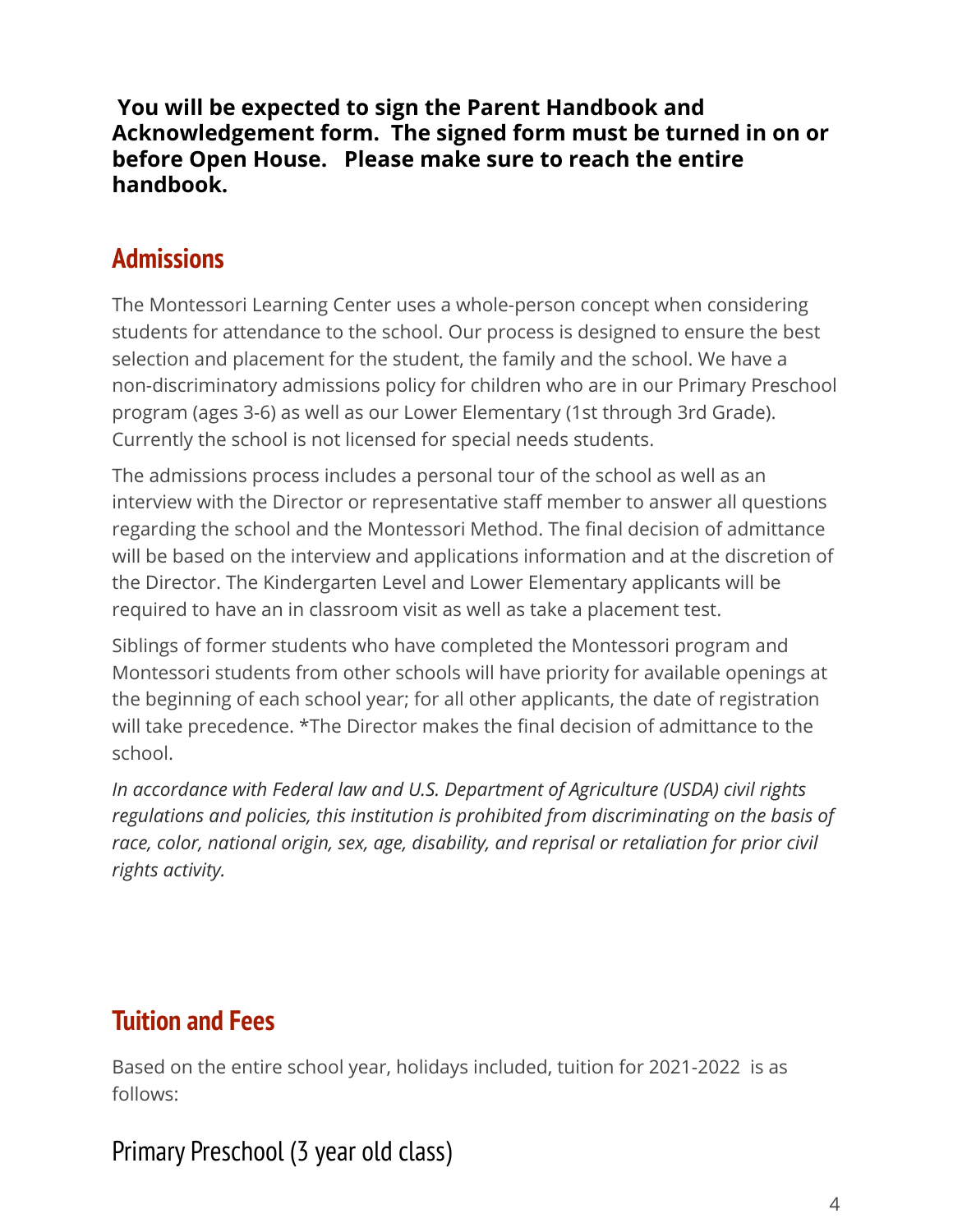8:00 AM – 2:30 PM (M-W-F) and 8:00 AM to 12:00 PM (T-TH) TUITION: \$5650.00 annually or \$565.00/month (Aug-May) Registration Fee (non-refundable) \$300.00

#### <span id="page-5-0"></span>Primary Preschool (4 year old class)

8:00 AM - 2:30 PM (M-F) TUITION: \$5650.00 annually or \$565.00/month (Aug-May) Registration Fee (non-refundable) \$300.00

#### <span id="page-5-1"></span>Lower Elementary & Kindergarten

7:50 AM - 2:45 PM (M-F) TUITION: \$6150.00 annually or \$615.00/month (Aug-May) Registration Fee (non-refundable) \$300.00

#### <span id="page-5-2"></span>Tuition Payment Options & Schedule

Our tuition schedule is August through May. We collect tuition through ACH monthly, ACH semi annually, or ACH annually. Monthly payments are drawn from your account on the 20<sup>th</sup> of the prior month. **A \$30.00 late fee will be assessed if payment does not clear.**

\$300.00 annual non-refundable registration fee along with registration paperwork. August tuition will be withdrawn on 5/20/2022

Any additional payments collected throughout the year must be in a labeled envelope and will only be accepted by the Director and office staff. These payments may include but are not limited to: aftercare drop in, pizza Friday, book orders, etc. Any classroom activities where payment is collected, please send that payment in a labeled envelope directly to the teacher.

# <span id="page-5-3"></span>**Extended Care**

We offer extended care for our Primary Preschool 3 year olds on Tuesday and Thursday until 2:30 PM at the rate of \$15/day paid via check, cash, or PayPal If paying by PayPal please include the 2.7% fee. The rate includes care until 5:30 PM if needed.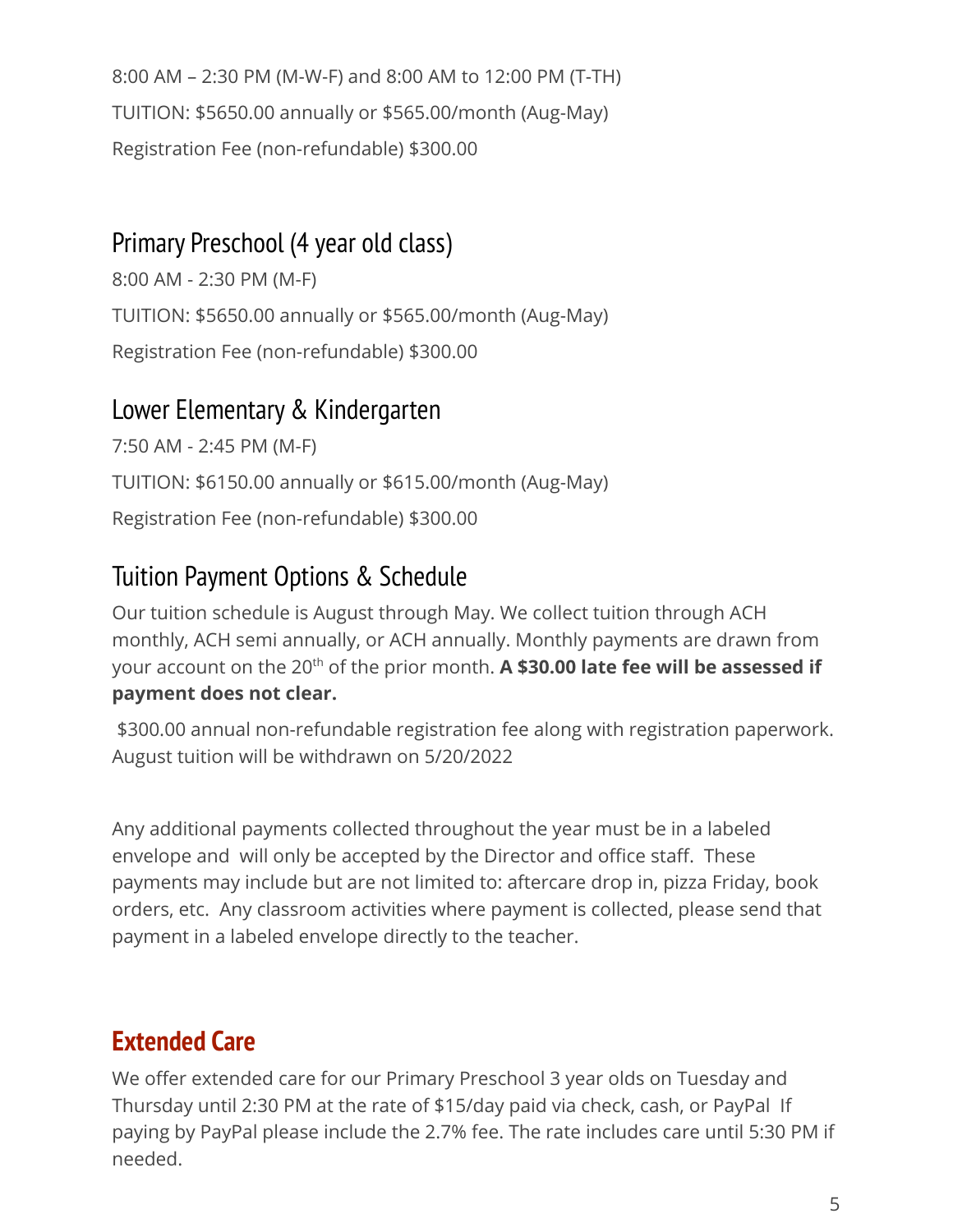#### <span id="page-6-0"></span>**Before care**

We offer before care from 7:30-8:00 AM at the drop in rate of \$10/day paid via check, cash, or PayPal If paying by PayPal please include the 2.7% fee.

Our full time rate of \$175 per month will be ACH'd with the monthly tuition draws. It is offered every day that school is in session.

If your child is registered for our monthly ACH aftercare then they may attend before care at no additional charge.

<span id="page-6-1"></span>Registration is required 24hrs in advance for before care.

#### **Aftercare**

We offer aftercare from 2:30-5:30 PM at the drop in rate of \$15/day paid via check, cash, or PayPal If paying by PayPal please include the 2.7% fee. Invoices will be provided at the end of the month and you will have one week to submit payment. Our full time rate of \$260 per month will be ACH'd with the monthly tuition draws. It is offered every day that school is in session (closed for Thanksgiving, Christmas and Spring Break and teacher work days). Our aftercare program will include arts and crafts, outdoor play time, and limited organized activities. Your child will need to bring an extra snack to aftercare.

If your child is registered for our monthly ACH aftercare then they may attend before care at no additional charge.

We require notice the morning of, if you are planning to use our drop in aftercare as we have limited space. Fees will be collected on the morning of signing up.

**Please note that if you are more than 10 minutes late to pick up your child from the school day, they will be admitted into our aftercare program and you will incur the aftercare fee of \$15.**

**Children staying for aftercare must be picked up by 5:30 PM or a late fee of \$1.00 per minute will occur.**

#### **Communication**

The director communicates with families via Remind text, email, Facebook and a monthly newsletter.

Remind Text: The Remind text is not optional and is a critical way for the school to contact all families in the rare case of a school emergency. We also use it for day to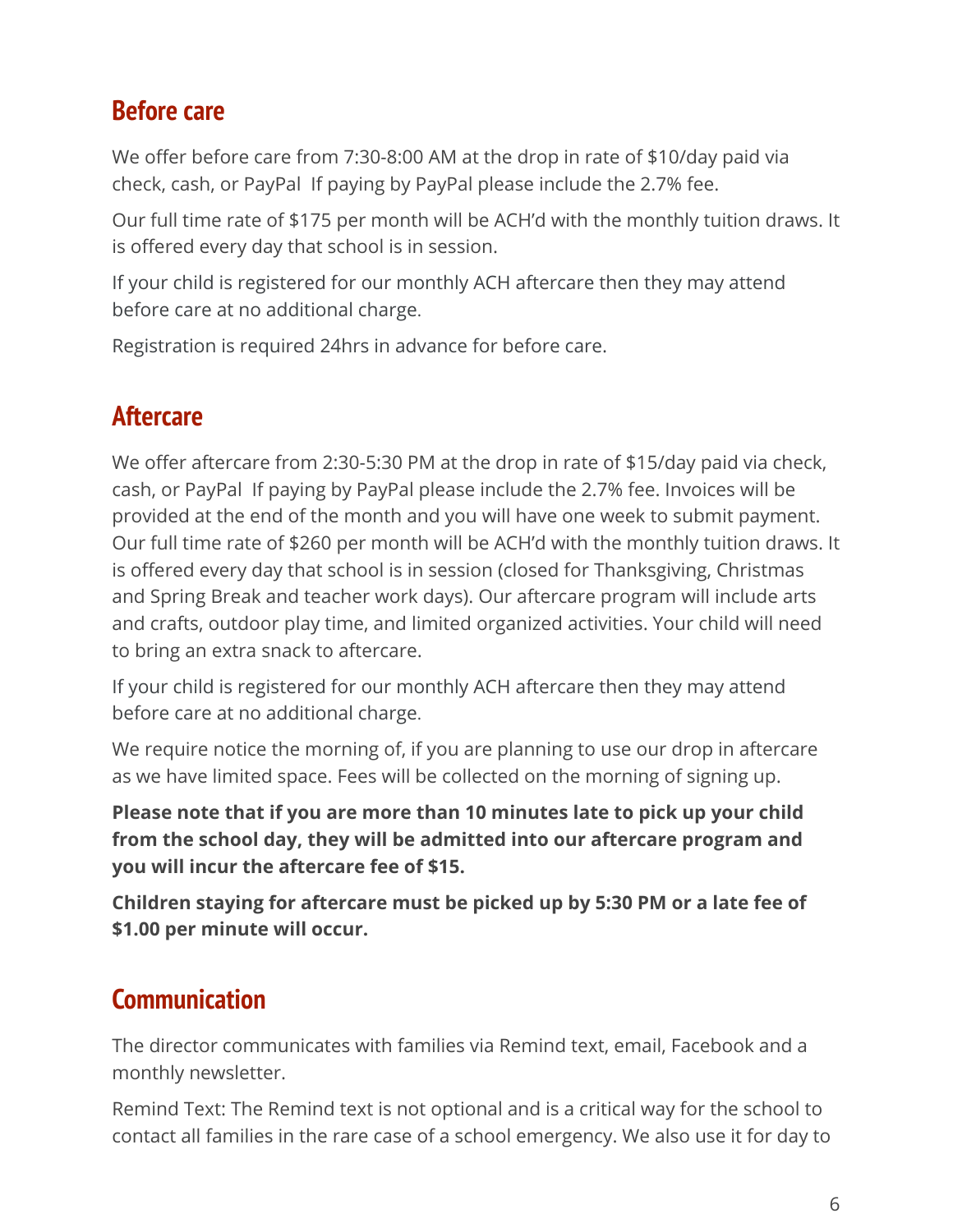day non-emergency communication. To sign up please text: @mrsizer to 850-257-7344.

You will also need to sign up for your individual grade level. This text information will be provided to you by your child's teacher during Open House.

Email: Email is the preferred method for non-emergency communication. Please make sure your email is up to date with the office.

Facebook: We post school and event information on Facebook. We appreciate you "liking" the school to help promote us.

Newsletter: Our monthly newsletter will be emailed at the beginning of each month and archived copies will be posted on the website. It includes all the upcoming activities and important dates.

#### <span id="page-7-0"></span>**Calendar**

We follow the Okaloosa County School Calendar with the exception of a few key dates: The first day of school and phase in schedule, the St. Simon's craft fair (if operational), Good Friday, and the last day of school. **Please refer to the calendar at the end of the handbook.**

#### <span id="page-7-1"></span>**Safety & Security**

Our school is fully locked down during the school day. The only access is through our locked front door by a teacher or administrator. When you come to visit the school during the school day, please ring the bell outside the front door and one of the teachers will be with you shortly. Please note that masks are mandatory in the church foyer.

We will be practicing monthly fire drills in accordance with the Department of Children and Families and the Fire Marshall of Okaloosa County.

We are a part of Okaloosa County emergency notification system and receive notifications regarding weather or other emergencies from county officials. Upon their advice, we may ask you to come early to pick up your child from school depending on the nature and severity of the situation. We appreciate your full cooperation in these rare instances.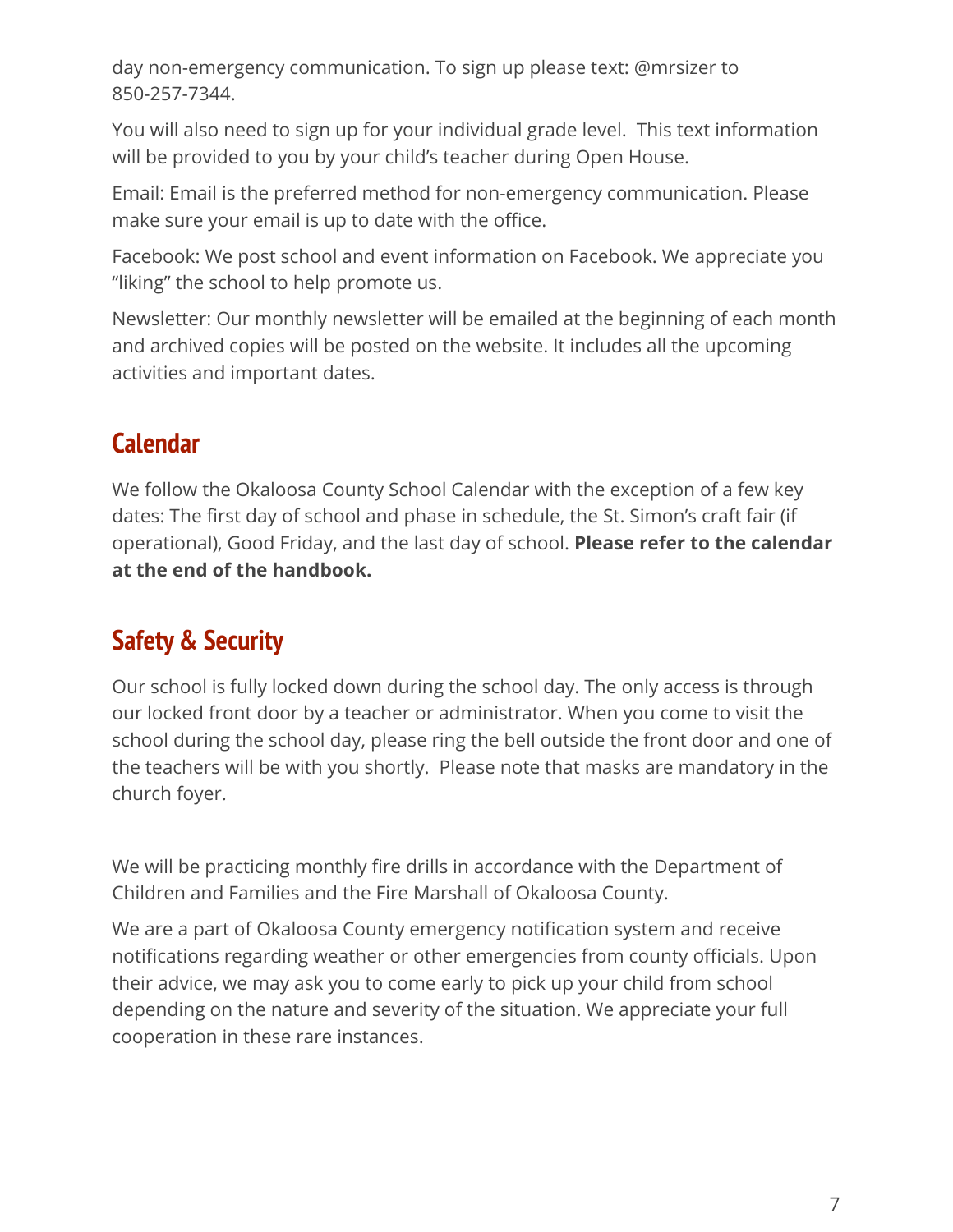### <span id="page-8-0"></span>**Health & Wellness (Non- Covid)**

**If your child will be absent please notify the school (850-244-1775) by 9:00 AM. If you do not, we are required to check in on your child based on the Department of Children and Families well child regulations.**

When you have verification of the fact that your child has a communicable illness (non covid illnesses), please call the school immediately so that a notification may be sent home to inform the other parents. Your child must be fever free without the use of medicine for 48 hours before they can be admitted back to school. Please use the same guideline for vomiting and diarrhea.

#### *If your child is out of school for more than two days, a doctor's note will be required before they can return. This is for all illnesses and no exceptions will be allowed.*

**In the event that you are called to pick up your child because he or she is ill, please plan to arrive within 30 minutes of being notified. If you can not arrive in a timely manner the emergency number you have indicated will be called.**

#### <span id="page-8-1"></span>Medication

If medication is needed during school hours, you must fill out the "authorization for medicine" form, medication must be in the original packaging, and all dosing information must be clearly labeled.

# <span id="page-8-2"></span>School Accidents

In case of an accident at school, you are to be notified immediately after first-aid is given. If you cannot be reached, the emergency number you have indicated will be called. If that person is not available, your child's doctor will be called. If the child's doctor cannot be reached, the school will call another doctor. A parent or other Guardian will be asked to sign an Accident Form at pick up.

#### <span id="page-8-3"></span>Health Forms

<span id="page-8-4"></span>A physician's certificate of your child's health and immunization schedule is required and must be on file with the school. Your child's physician will provide you with the appropriate forms. Please ensure you have Page 1 and 2 of the physical signed. A physical is good for 2 years. We must also have the authorization for the emergency medical care on file.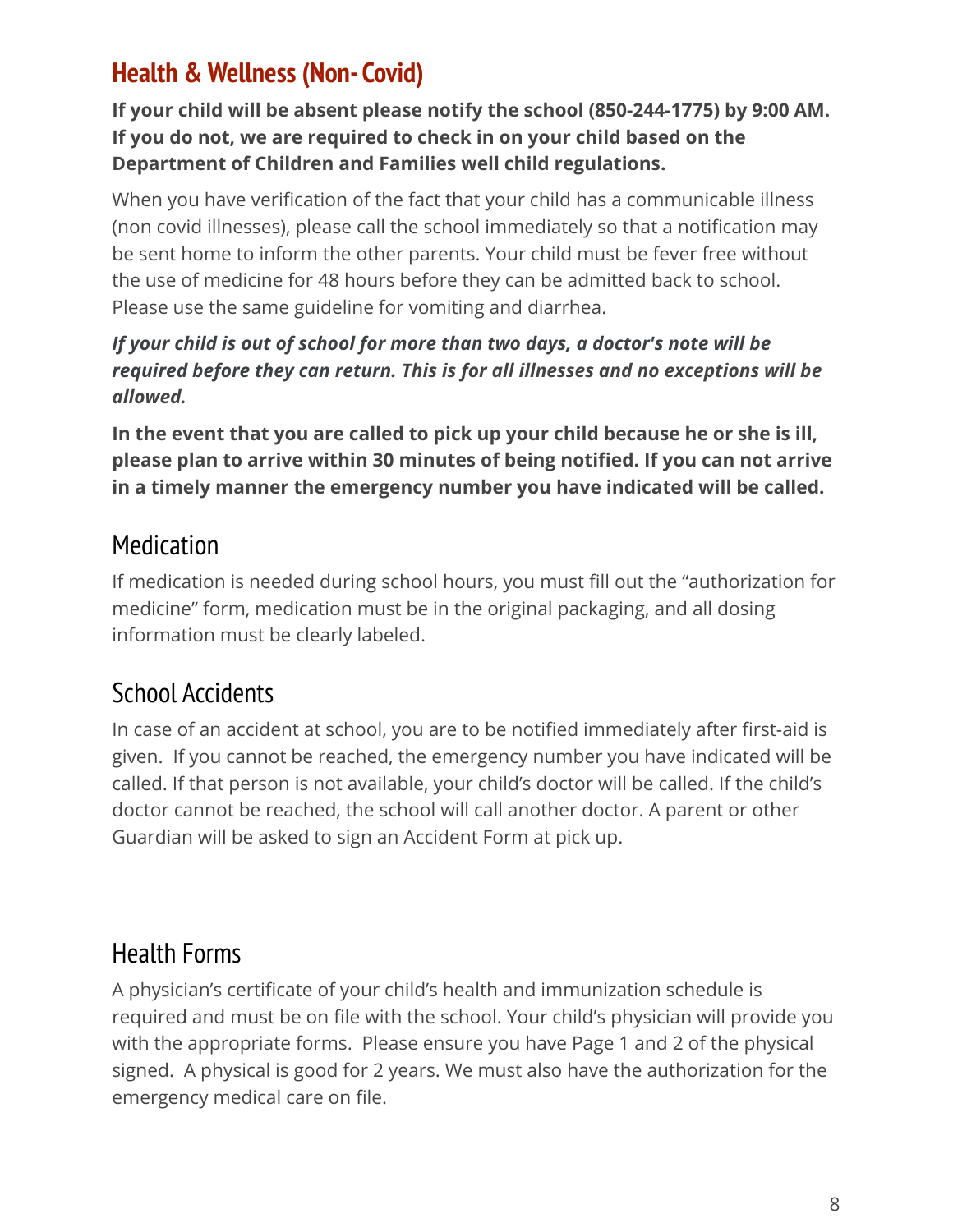#### Sunscreen

Please apply sunscreen before your child comes to school. However, if you need additional applications you may leave a labeled bottle with your teacher. Please note that a medication form must be filled out for sunscreen.

#### <span id="page-9-0"></span>Food & Drink

Your child will have daily snack time and it is the parent's responsibility to pack this for the school day along with a filled water bottle. Please clearly label your child's disposable snack bag with his/her name on it for easy identification (Snacks should not be kept in your child's lunch boxes.) Keep these bags small to ensure enough room for all students' snacks.

Any child staying past 12:00 will need to also bring a healthy lunch. We are unable to reheat foods.

*Our goal at Montessori is to make each of our students as independent as possible. Please practice opening their drinks, food containers and other items at home. This will eliminate the need for teachers to touch your students' lunch. Plus your child will be so proud of themselves for their new found independence.*

It is the parent's responsibility to provide a drink for lunch time. We encourage you to put it in a thermos with an ice pack for lunch. Please no soda or drinks from a pop can.

**We are not a peanut free school. If your child has allergies please inform the director so accommodations can be made.**

**For Age 3: Foods that are associated with young children's choking incidents must not be served to children under 4. Examples include but are not limited to: whole/round hot dogs, popcorn, chips, pretzel nuggets, nuts, whole grapes, cheese cubes or any food that is of similar shape and size of the trachea/windpipe.**

# <span id="page-9-1"></span>**School Closings**

We follow Okaloosa County school closings and will notify you via Facebook, Remind text and/or email in the event of a school closing. There are times that St. Simon's will require the school to be closed, but an advance notice will be given to allow you to plan accordingly.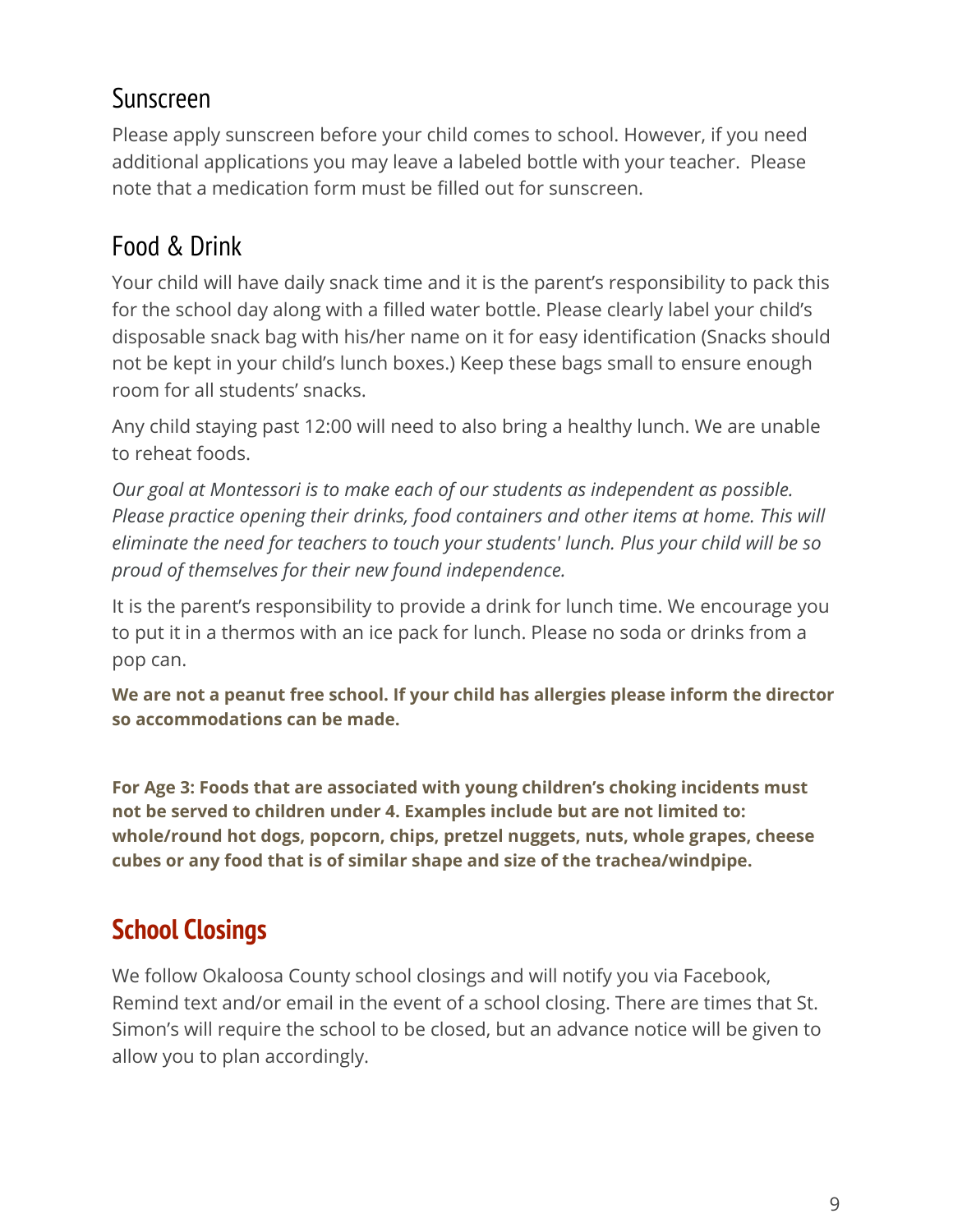#### <span id="page-10-0"></span>**Disaster Refund Policy/Emergency Shutdown**

If MLC is required to close their campus due to Hurricanes, Pandemics or Terrorism we will make every effort to provide online learning. Mandated closures for the 2021-2022 academic year will not compromise our ability to provide a full and enriching program. Therefore, financial policies and tuition obligations would continue as stated in your Tuition and Registration agreement. Only unused Friday lunches and before/aftercare fees would be eligible for refunds.

#### <span id="page-10-1"></span>**Enrichment Programs**

We will offer enrichment programs during school hours throughout the year. Beginning in September your child will attend art classes provided by Ms. Bethany and an instructor from Grow Your Gift will provide music and rhythm lessons.

#### <span id="page-10-2"></span>General Meetings

There are 2 General Meetings throughout the year. Our 1st General Meeting of the year is referred to as the "Parent Meeting" and is held within a few weeks of school starting. The second one is typically at the beginning of the calendar year. It is **mandatory** that at least one (1) parent attend these meetings. Childcare will not be provided, so please make other arrangements for your children.

#### <span id="page-10-3"></span>Board

The Board of Directors shall nominally consist of six-seven (6-7) members with a maximum of ten (10) members. The Board is composed of four (4) elected officers, two (2) members-at-large, the Immediate Past-President, when applicable, and up to four (4) additional board members for a maximum total of ten (10) members. Board members are elected for two (2) year terms with the exception of the President who must serve an additional one (1) year term in the capacity of Immediate Past-President after their two (2) year term as President. The Board holds meetings at least monthly during the school year. A description of each board position can be found in our schools by- laws.

<span id="page-10-4"></span>Board elections will occur at the second general meeting. We encourage you to reach out to current board members if you or someone you know in the community would be an asset and be interested in joining the board.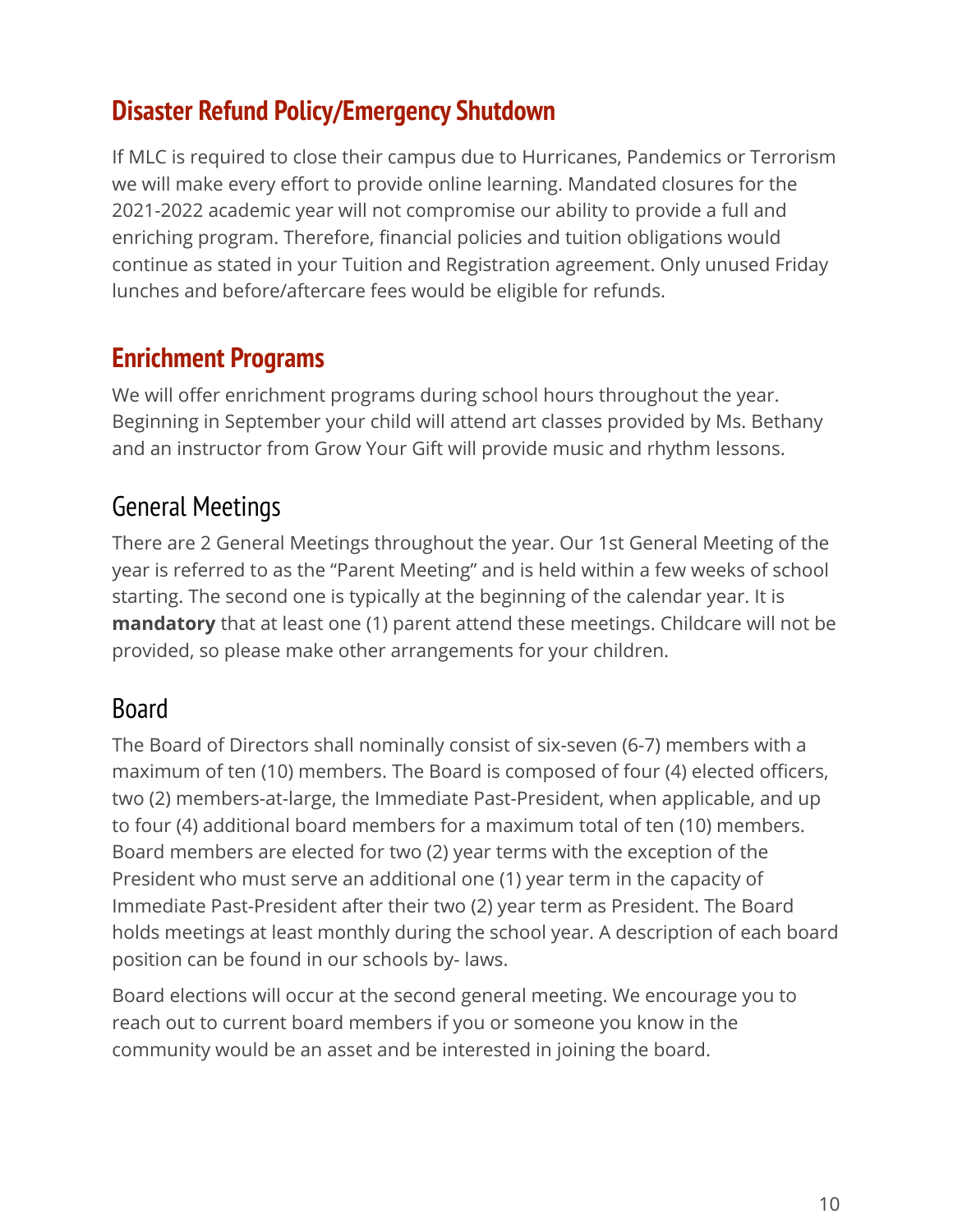#### **Committees**

The committees are run by parents and assist with the planning of school and class events such as fundraisers, field trips and class parties throughout the year.

Some of our in school events include our annual Halloween Party, Christmas Brunch, and Teacher Appreciation Week.

#### **Parent Involvement and Volunteering**

The school cannot succeed without your help. The Montessori Learning Center was established in 1978 by several parents in the Fort Walton Beach area. The school has always relied heavily on parental involvement. The school is a non-profit corporation consisting of all parents whose children are enrolled in the school, and it is administered by a Board of Directors.

We ask that all MLC families commit to volunteering to help execute at least one of our 2021-2022 fundraisers. Volunteer parents will be expected to attend the committee meetings and help on the event day. Sign ups will take place at the Fall parent meeting.

#### If I am paying tuition,why am I expected to volunteer?

The true cost of educating your child is more than the tuition rate. To help close this gap, we offer a variety of volunteer opportunities and require each of our school families to participate in PIC (Parent Involvement Committee). Parent volunteers can assist your child's teacher, grounds keeping/maintenance, work on school events or fundraisers, and join parent committees. There are many options. We believe that strong parental involvement is an important factor in your child's academic success. PIC hours offer an opportunity to meet your children's teachers, get to know your school and other families and to play an active role in your child's education. Sharing your time, talents and gifts with the MLC community keeps our tuition rates down and our sense of community strong.

# <span id="page-11-0"></span>Parent involved committee (PIC):

We founded The Parent Involvement Committee (PIC) in 2019 to provide an additional support function to the student body and staff for events, enrichment and fundraising efforts. The PIC also serves as an effective means to build cohesive parent relationships as our school continues to grow. We ask parents to sign up for at least one assignment from the PIC sub-committee list at the mandatory parent meeting in August. The assignments will include placement in the following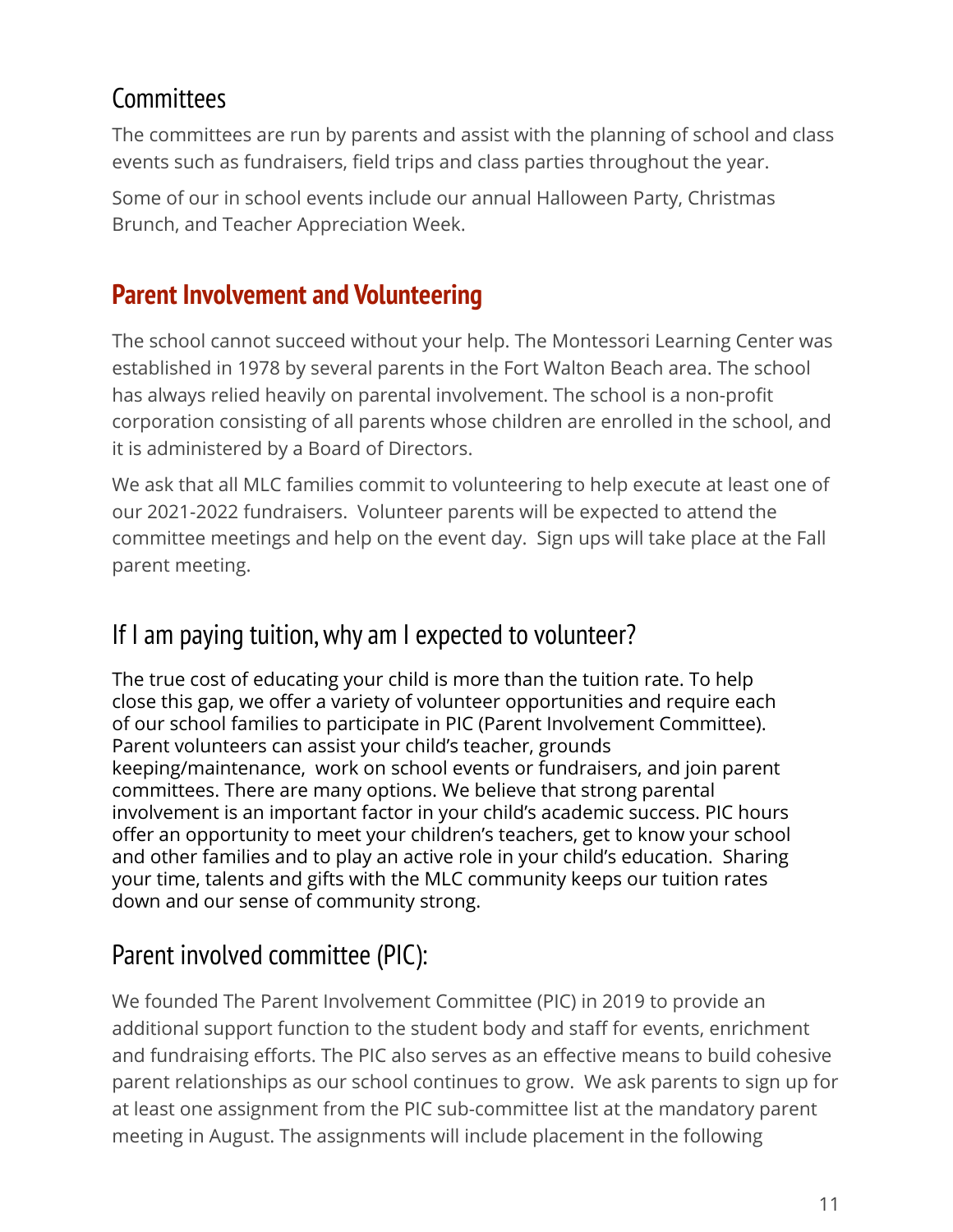sub-committees: The Party Committee, Enrichment Committee, Room Parents, and the Special Event Team. The Party Committee serves to support the seasonal parties for the student body throughout the year. This will include events like the Halloween Party and the Christmas Brunch. The Enrichment Committee seeks to bring in unique learning opportunities on or off-campus to the student body through local field trips or in-house instruction by organizations like the Emerald Coast Science Center or STEM demonstrations by parents who work in STEM related fields. We aim to bring enrichment programs to the school at least quarterly. Room parents serve as an important support unit that creates a single point of contact between the teacher and all the parents in that classroom. They efficiently communicate with parents using methods like sign-up genius or group chat to help support the unique needs that may arise such as organizing field trip chaperones or assisting with the production of props for the Thanksgiving Program. The room parent also oversees that their teacher receives a small acknowledgement on their birthday and organizes activities for Teacher Appreciation week in May. Last, the Special Event team provides the muscle and know-how to pull off big fundraising events like the Fun Run and Taste of Spain with guidance from the Fundraising Committee of the MLC School Board. Parent contribution to these functions is imperative for the continued success of the Montessori Learning Center. The PIC asks parents to seek a sub-committee that best utilizes their professional and/or personal strengths.

Each month, the President of the PIC will compile a relevant update of ongoing efforts in each committee. The PIC newsletter is sent out each month alongside Teacher Newsletters to maintain effective communication with the entire parent body. The newsletter allows the PIC a platform to keep the parent body aware of upcoming events while also reflecting on tasks accomplished with the assistance of an engaged and dedicated parent core. The PIC also upholds its focus on parent relationships with quarterly Spirit Nights and Coffees, ensuring that MLC parents feel a true sense of community and belonging within the MLC family.

#### School Spirit Nights

<span id="page-12-0"></span>The school hosts spirit nights at local restaurants and a percentage of proceeds go to our school. We encourage parents to come out on these nights and wear their school shirts, as it raises money for the school, but also it gets our name out into the community.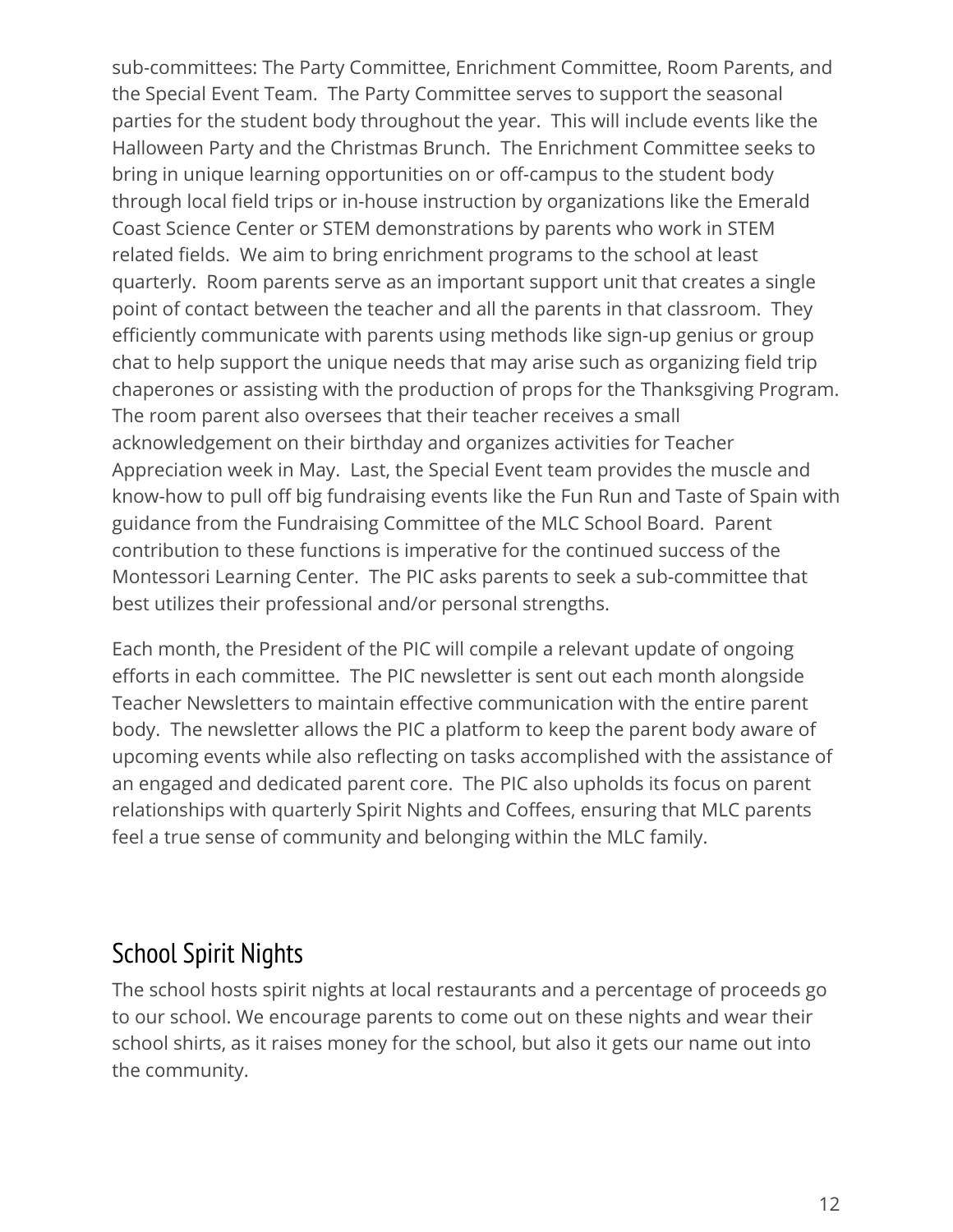# Annual 5K/Fun Run

Our annual 5K and Fun Run is one of our biggest money makers. It's a really fun event even if you don't participate in the run. We have lots of family activities and usually host it downtown at the landing so the kids have a great time playing as well. A few areas we need help are: finding sponsors, in-kind donations, and man hours of set up and tear down. **Each family is required to get 2 business sponsorships.**

# <span id="page-13-0"></span>Taste of Spain

Our annual Taste of Spain Event features paella cooked on-site, tapas, sangria, craft beer, live music, Spanish dancing, and a raffle all on the beautiful Okaloosa Sound. The party has been a huge success and really feels like a night out on the town rather than a school function. We need help finding sponsors for this event, items for raffle, selling tickets to the community, and man hours decorating and tearing down. **Each family is required to sell 2 tickets.**

### <span id="page-13-1"></span>Friday School Lunches

Each Friday throughout the school year students will have the option to participate in our lunch program. On designated days a student can have a hot lunch from a local restaurant . Examples of our Friday Lunches are: Little Caesars Pizza, Chick-fil-a or Tijuana Flats; fruit and a drink for \$5 a meal. You may pay by either monthly or by the semester, but unfortunately at this time it can not be ACH from your account. You may pay by Check, Cash, or PayPal. If paying by PayPal, please add the 2.7% fee.The first Friday Lunch will be September 10th. (Please refer to the Friday Lunch Schedule under the school calendar for all the dates) **A Friday Lunch Order form will be sent out at the beginning of each Semester.** We need help from parents to pick up and bring the food to the school when delivery is not available. **A sign up sheet will also be sent out for parent pick up at the beginning of each Semester.**

**All monies raised will go to further develop the school. Parental involvement is critical for our school to continue to provide quality education. All parents are encouraged to participate in our school at a level that they feel appropriate.**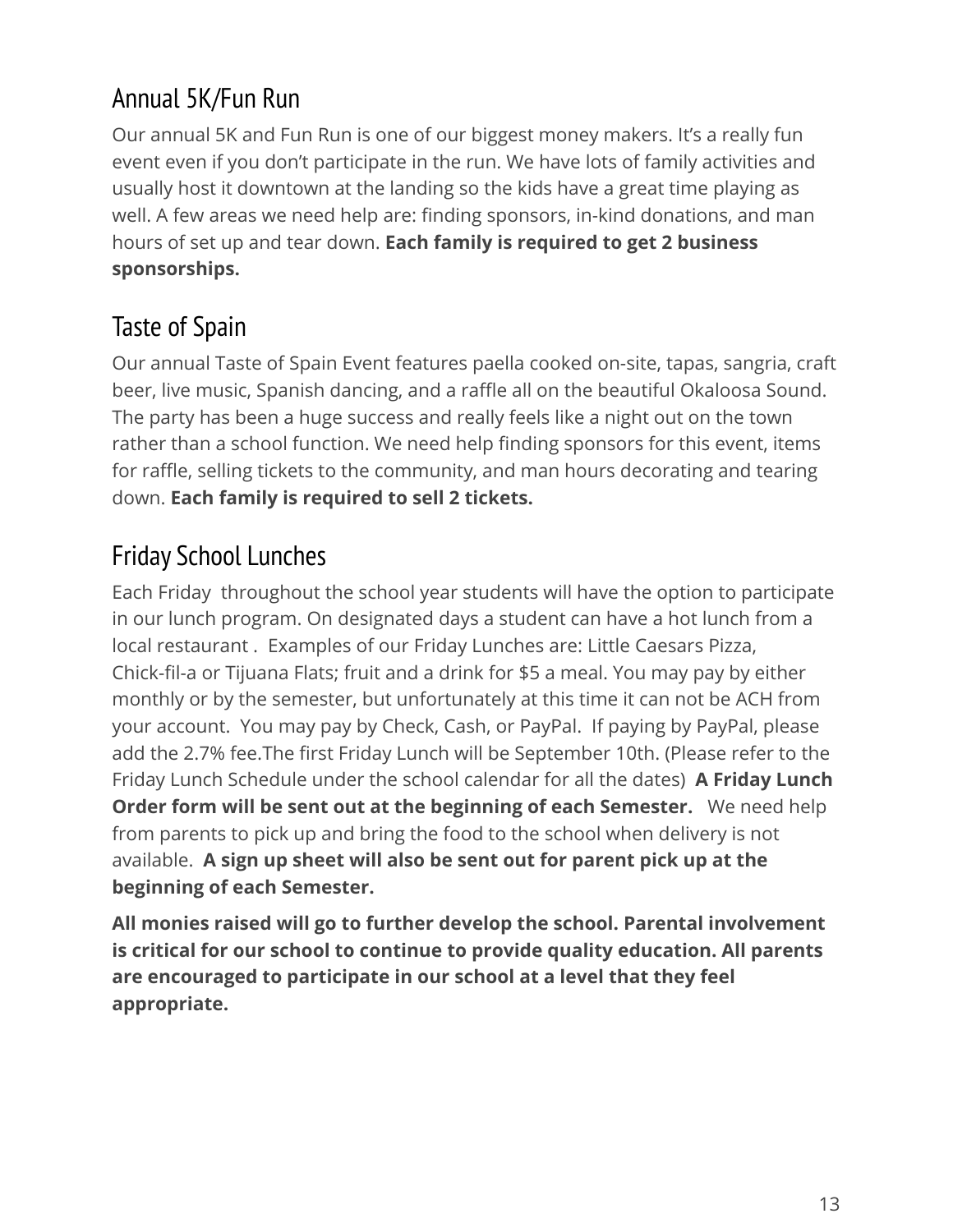#### **General School Information**

Classes meet Monday through Friday, August through May, and children are expected to bring their own lunches if they stay until 2:30/2:45 PM.

Primary Preschool age 3 children will meet 8:00-12:00 Monday- Friday until Thursday, September 2. Beginning Friday, September 3 the Primary PK 3 schedule will be 8:00 AM to 2:30 PM on M-W-F and 8:00 AM to 12:00 PM on T-TH with the option of Extended Care at the rate of \$15/day. The rate includes care until 5:30 PM if needed.

School age children (Kindergarten-Third Grade) school day begins at 7:50 AM. Your child is considered tardy after 8:00 AM. If you are later than 8:00 am you will need to walk your child into our building. Kindergarten students should be walked in by a parent to the office doors and ring the doorbell. Lower Elementary students should be walked directly upstairs and ring the doorbell.

#### Dismissal time- Car Line Only

Dismissal is at 2:30 (for PK3/4) and students should be picked up no more than ten (10) minutes late. Aftercare is available until 5:30 PM. **Any child picked up after 2:40 PM will be charged the aftercare drop in rate of \$15/day.**

School age children (Kindergarten-Third Grade) will be dismissed at 2:45 PM. If you have children registered in both classes they will be dismissed at the later time.

Teachers spend time immediately before and after class handling record keeping, cleaning, and preparing the classroom. It is essential that teachers have this time free in order to complete these duties.

<span id="page-14-0"></span>Dismissal will be at 12:00 PM for the PK3 on T-TH. **Any child picked up after 12:10 PM will be charged the aftercare drop in rate of \$15/day.**

#### Phase-In

The new student phase-in is a very important step for the child who is first entering Montessori. The returning students will spend a week at the school first and the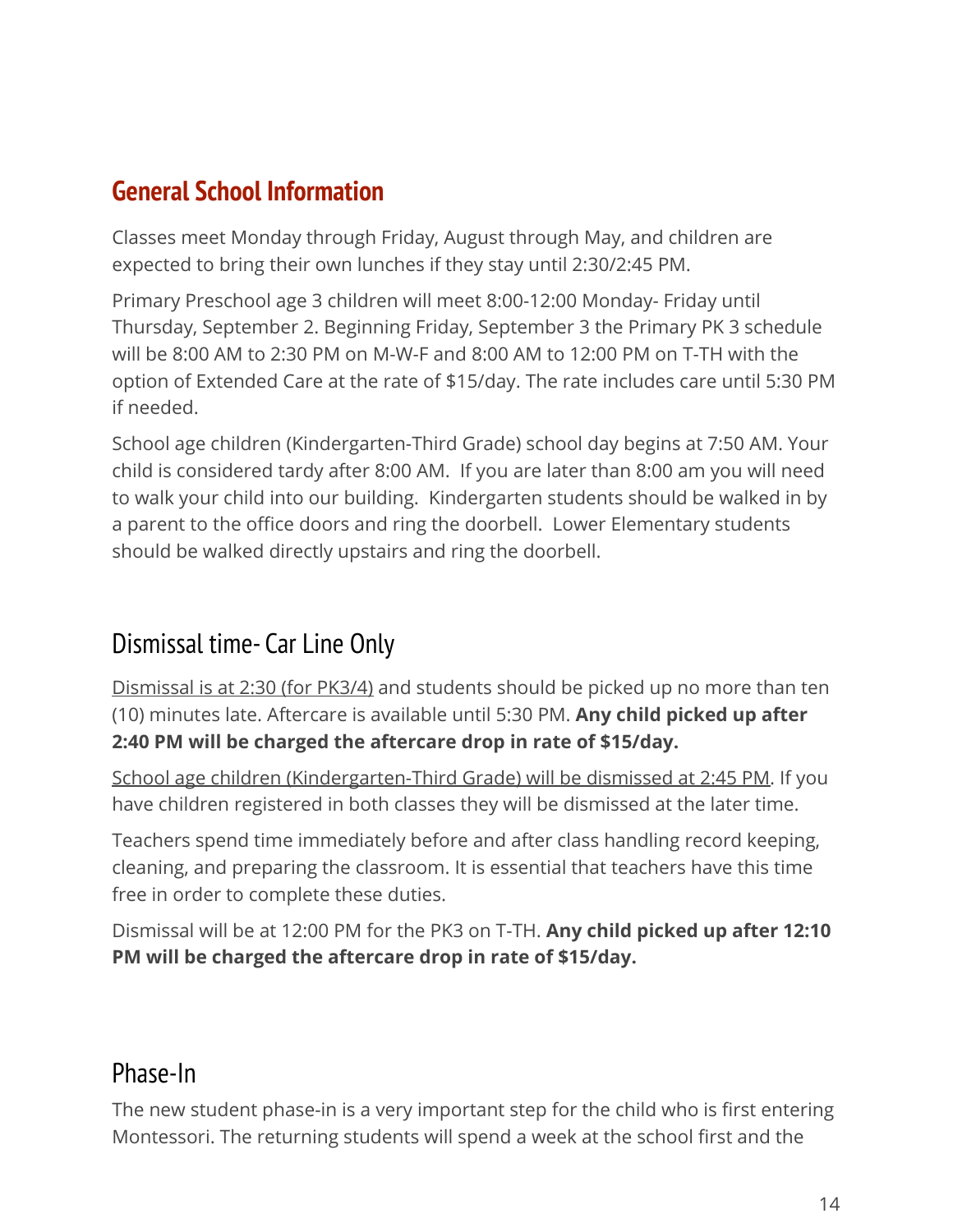new students will phase-in over a period of one week. This has been studied extensively as an optimal way to introduce new students to the Montessori concepts and environment.

# <span id="page-15-0"></span>School Drop Off

When a child arrives in the morning, a parent or guardian must escort the child to the door where he/she will be greeted by the Director or a teacher. Once that has been completed the Director or teacher will then escort the child into the school or onto the playground. **Your child is considered tardy after 8:00 AM (K-3) and 8:15 (PK3/4).** Please do not try to drop off children at the playground in the event their class is outside. To ensure your child's safety we take attendance from the front door only.

Children may be admitted late for a doctor's appointment or with prior approval from the teacher.

Arrival and dismissal times are not appropriate times for discussions as this greatly impedes the other parents' picking up their children. To make an appointment with any teacher, please wait until all the children have been dismissed or call/text and we will be happy to schedule an appointment at that time.

# <span id="page-15-1"></span>School Pick Up

Carpool schedules and a list of approved people to pick up your child must be given to the teachers by the first day of school.

Pick up will take place under the porte cochere behind St. Simon's. For efficiency, we ask that you form **two car lines for the entire length of the car line, including the area in front of the playground and the east facing parking lot. This is imperative to ensure maximum efficiency in the pick-up process and minimize any back-up traffic in the turn lane on Highway 98**. A teacher will direct you to pull forward when appropriate. You may then get out and assist in buckling your child to ensure that all of our students are safely placed in their vehicles. Please do not park before you are directed and please **DO NOT GET** out of your car to pick up your child. This is very unsafe and slows down the car pick up lines. **Make sure that your child's name is prominently displayed on a piece of paper in your car window during pick up. If your child needs help buckling then please pull forward and park.**

Please be courteous to the other parents, grandparents, and children in the lines!

**The school will not accept transportation changes after 2:15 PM.**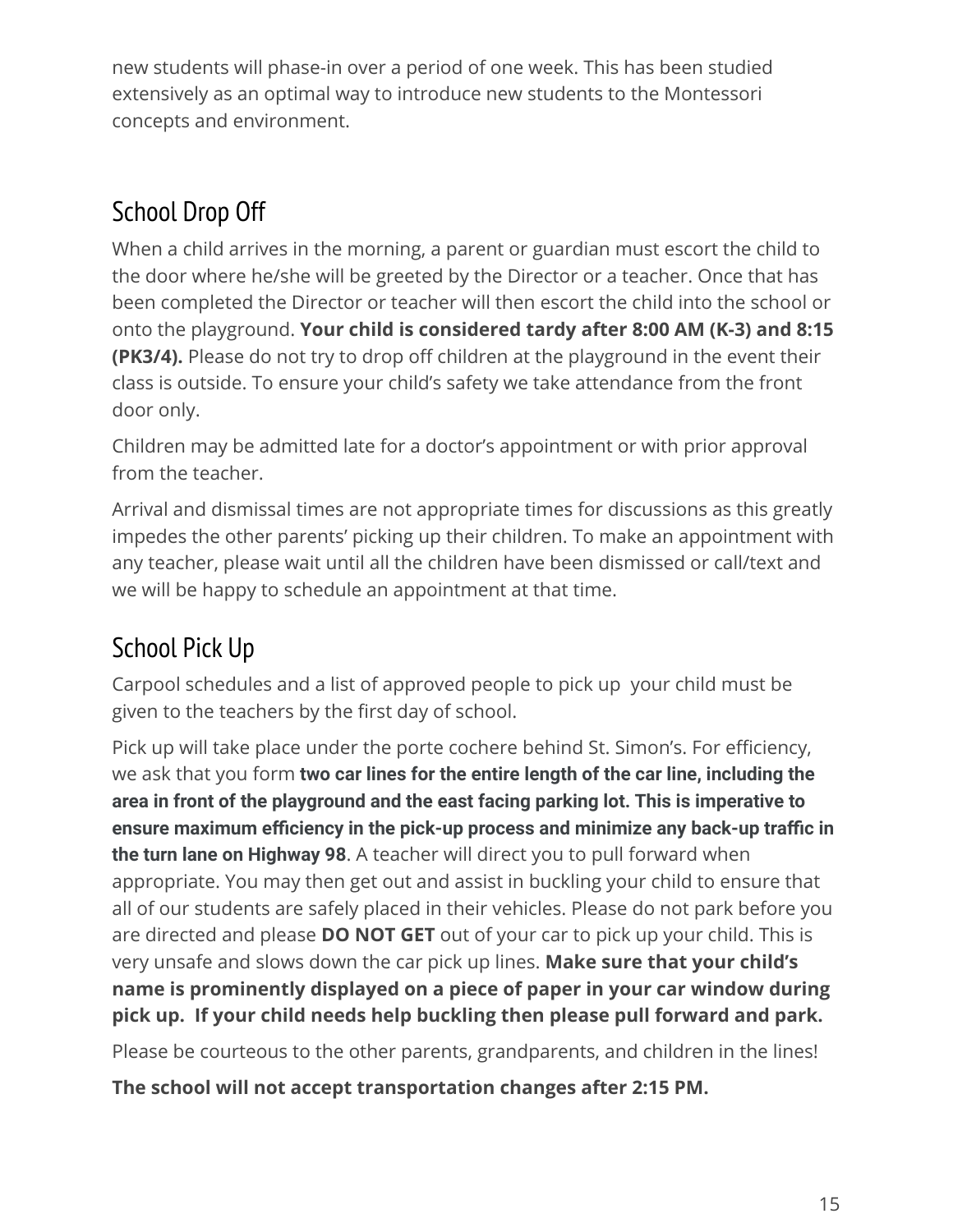# Policy on the Release of Children

If anyone other than a parent is to pick up a child, please notify the school beforehand by filling out a pick up authorization form. Please ask the person who will be picking the child up to identify himself/herself upon arrival and have photo identification available for verification.

Each child may be released only to the child's parent(s) or person(s) authorized by the parent(s) to take the child from the center and to assume responsibility for the child in an emergency if the parent(s) cannot be reached.

#### **If a non-custodial parent has been denied access, or granted limited access, to a child by a court-order, the center shall secure documentation to that effect, maintain a copy on file, and comply with the terms of the court order.**

If the parent(s) or person(s) authorized by the parent(s) fails to pick up a child at the time of the center's daily closing, the center shall ensure that:

- 1. The child is supervised at all times;
- 2. Staff members attempt to contact the parent(s) or person(s) authorized by the parent(s)
- 3. An hour or more after closing time, and provided that other arrangements for releasing the child to his/her parent(s) or person(s) authorized by the parent(s), have failed and the staff member(s) cannot continue to supervise the child at the center, the staff member shall call the Florida Dept. of Children and Families Abuse hotline at 1-800-96-ABUSE to seek assistance in caring for the child until the parent(s) or person(s) authorized by the child's parent(s) is able to pick up the child. If the parent(s) or person(s) authorized by the parent(s) appears to be physically and/or emotionally impaired to the extent that, in the judgement of the director and/or staff member, the child would be placed at risk of harm if released to such and individual, the center shall ensure that:
	- a. The child may not be released to such an impaired individual.
	- b. Staff members attempt to contact the child's other parent or an alternative person(s) authorized by the parent(s):and
	- c. If the center is unable to make alternative arrangements, a staff member shall call the FL Dept. of Children and Families Abuse hotline (1-800-96-ABUSE) to seek assistance in caring for the child.
	- d. For school-age child care programs, no child shall be released from the program unsupervised except upon written instructions from the child's parent(s).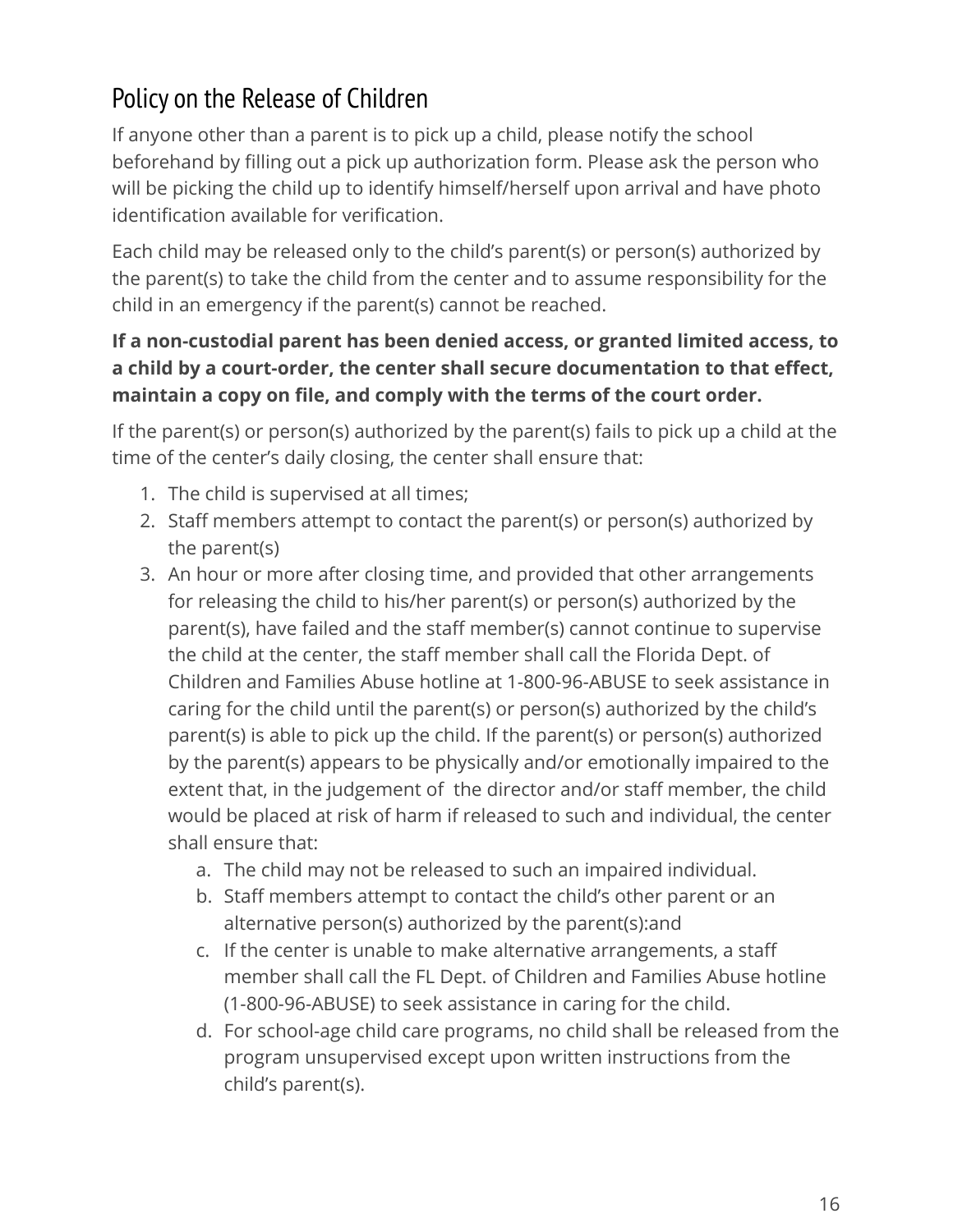#### <span id="page-17-0"></span>**Personal Belongings**

Candy, gum, and toys may not be brought to school. Please check your child's pockets to see what they contain before and after school. If at any time your child inadvertently brings school material home, we ask that the item(s) be promptly returned.

A change of seasonal clothing, including underpants and socks, should be sent with each Primary Preschool (age 3-6) child to use in case of an accident. This set of clothes will be kept in a safe place at the school. Children may occasionally be permitted to bring in special items which relate to schoolwork, or special items for show and tell.

#### <span id="page-17-1"></span>**School Clothing**

In addition to being neat, comfortable, and appropriate for the weather, school clothing should be easy for the child to manage by himself or herself, completely washable, and labeled with the child's name, especially in the case of coats, jackets, and sweaters. We sometimes get messy with crafts and on the playground. Please do not send your child in clothing that cannot get dirty.

Please make sure your child is dressed appropriately for the season. We have hooks in the classrooms for a sweater or jacket to stay at school if you prefer to leave one.

We allow sunglasses, hats, and earrings, but please leave all other belongings at home.

#### **Children are required to wear rubber-soled shoes for safety on the playground.**

#### **Lower Elementary Dress Code**

- Closed Toed Shoes
- Shoes must be appropriate for running and sand
- Clean Clothing without Tear or Holes
- Shorts
- No shorter than end of student's fingertips
- No Spaghetti Straps
- Tank tops are allowed, just no skinny spaghetti straps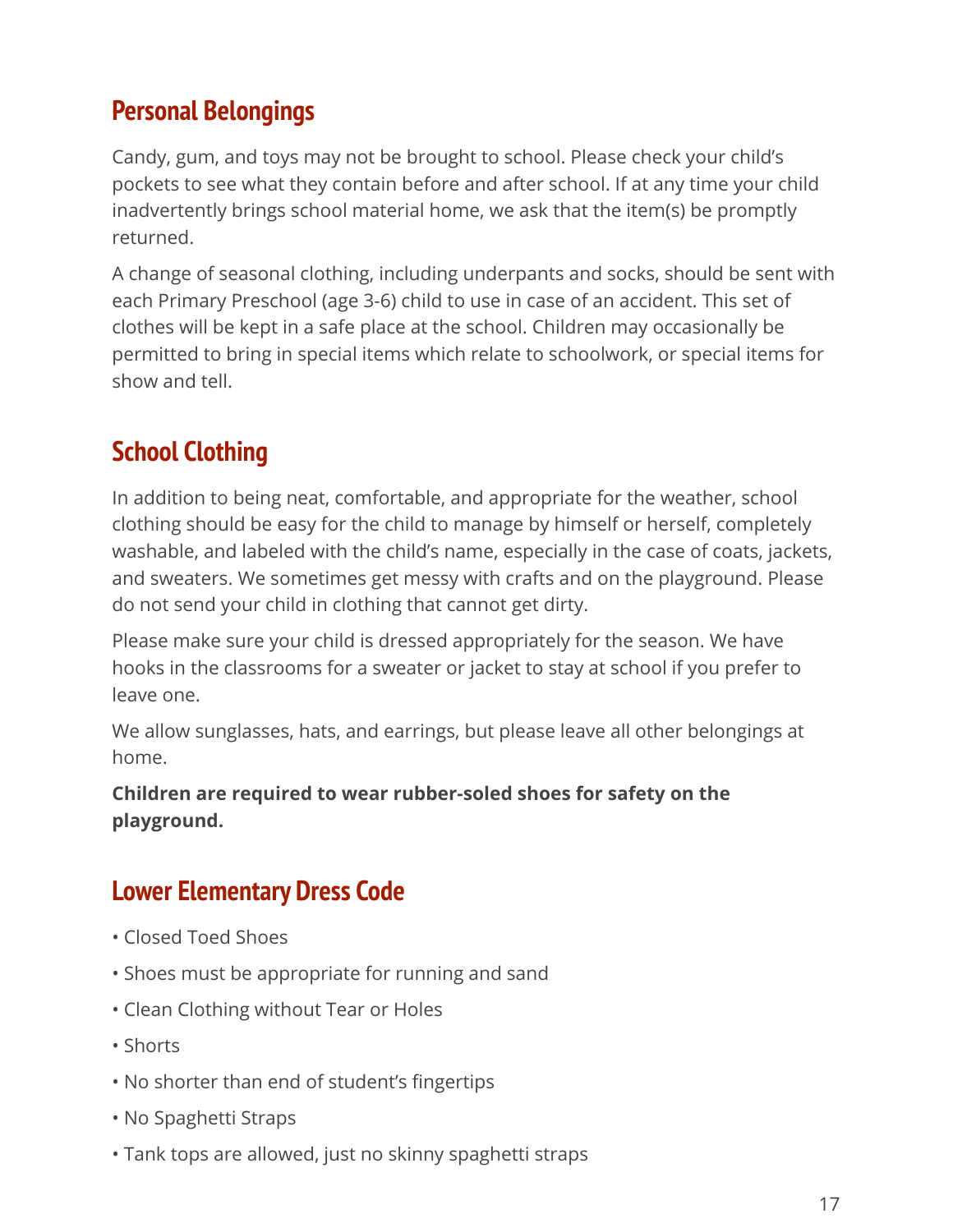• No inappropriate verbiage on tee-shirts, sweatshirts, or backpacks

# **Field Trips**

In the event that there is a planned off-campus field trip, you will be notified at least fourteen (14) days in advance. A parent or guardian must be present on off-campus field trips for your preschool student to attend. We follow a 3:1 teacher student ratio for all of our school age field trips. Teachers will provide more information on any planned field trips.

There will be several teacher supervised trips to St. Simon's parish hall during the school year to practice for programs, or to play games. Parents are not required to attend these.

#### **Outdoor Playtime**

Time outdoors is an important part of a Montessori school day. It provides the fresh air needed to insure good health and aids in the development of social and gross motor skills.

Weather permitting, the children go outside several times a day. In the case of a light sprinkle or cold weather the children may still go outside for a short time. It is important to dress appropriately. Layering clothing is very helpful and seasonal jackets or gloves may be necessary.

#### **Birthdays**

Birthdays are special days and we enjoy celebrating them at school. Please remind your child's teacher a few days before the birthday so the teacher is able to plan for the celebration.

Every birthday child will be honored by participating in the birthday walk where the child (carrying a model of the earth) carries the earth around the sun (a candle in the center of our circle) for each year of his or her life. We follow up by singing Happy Birthday and the child can blow the candle out. Kindergarten and Lower elementary may choose to celebrate their classroom birthday's a little differently so please check with your child's teacher.

Your child can bring a store bought birthday snack to share with the class and should be brought at drop off.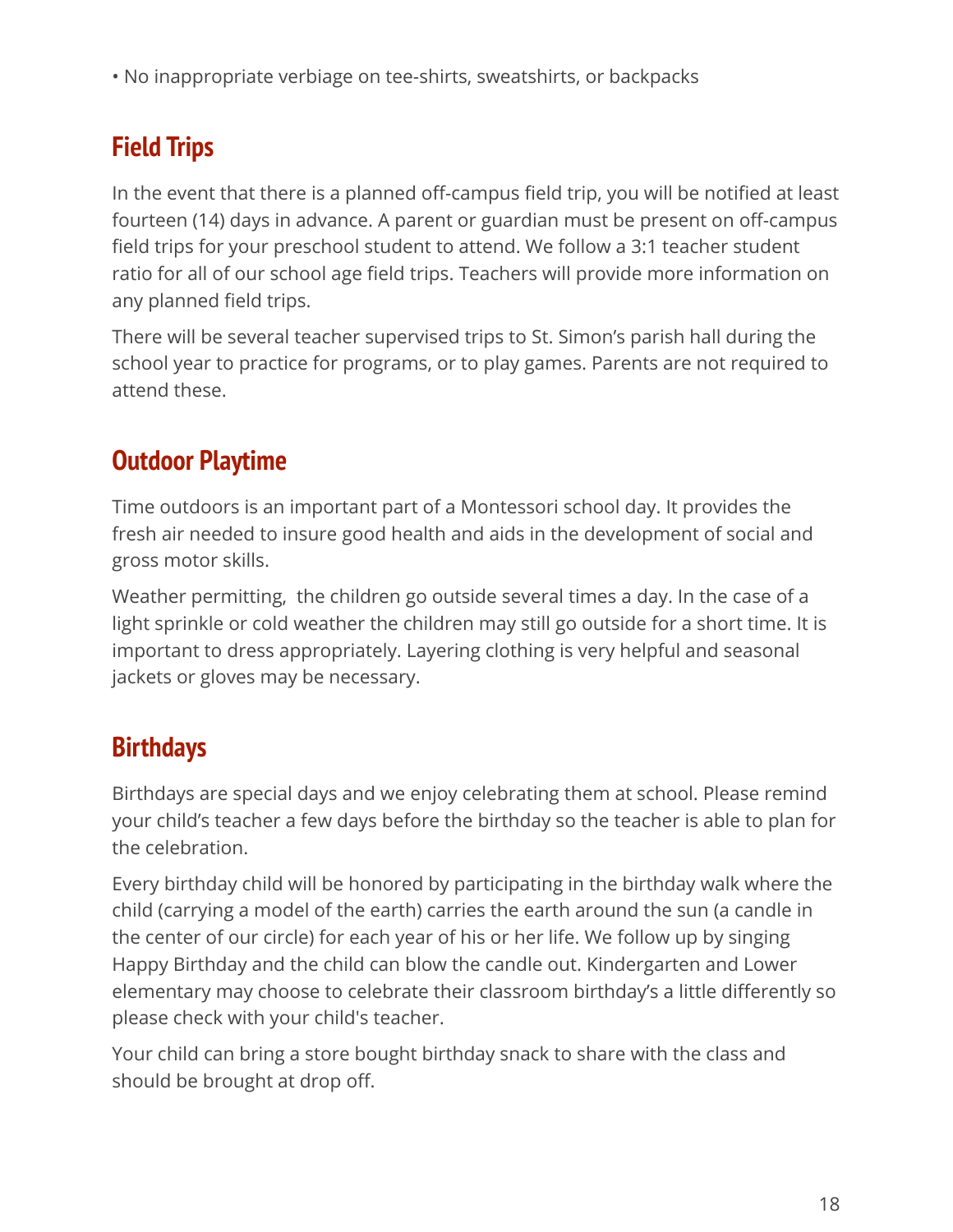#### <span id="page-19-0"></span>**Classroom Observations**

#### **For the 2021-2022 school year classroom observations will be put on hold. As soon as it is safe for students and staff we will gladly reinstate classroom visits.**

Parents are encouraged to visit the school throughout the year. Only then can they fully understand the world of Montessori. Parents are allowed to come and observe a work time or eat lunch or snack with their child. We ask that parents notify the teacher at least two (2) days prior to observation.

Parents are asked not to observe during the normalization period, which is the first eight (8) weeks of school and children are adjusting to school and their routine. Please limit your classroom observations to no more than one time a month to allow other families the opportunity to observe.

#### <span id="page-19-1"></span>Bring your Parent to School Day

This event is currently scheduled "Bring your parents to school day" occurs in the Fall and lasts for roughly an hour. Sign-up sheets will be available when the time comes.

#### **Conferences**

Parent/Teacher conferences occur in the Spring and will be scheduled at least once a year. However, a parent may schedule a conference with a teacher or a classroom observation at any time.

#### <span id="page-19-2"></span>Teacher Communication

At Montessori Learning Center we encourage open communication. At the beginning of the school year, you will be provided with a school directory that lists all staff members' email addresses. Please be respectful when contacting staff. Email is always the preferred method of communication.

#### **It is never appropriate to text or call a staff member before 7:30 AM, or after 6 PM. We also ask for you to please allow 24 hours for your child's teacher to respond to your message. No foul language is acceptable.**

Drop off is not a good time to discuss questions about your child. Unless it is an emergency, an email should be used to communicate with staff both during and after school hours. Your child's teacher is in class teaching, so they will not be able to reply to text messages and phone calls received during the school day.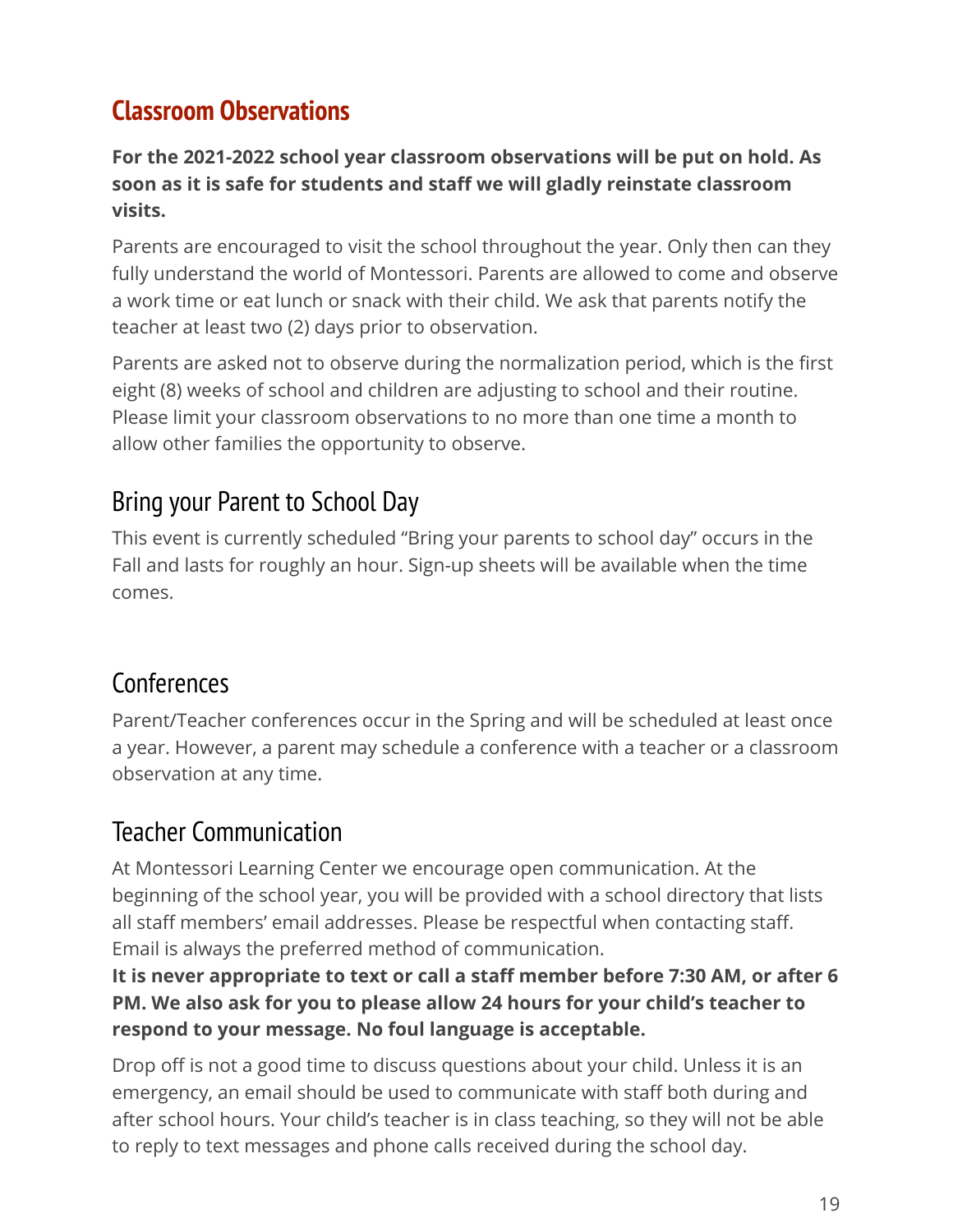The exception to this rule is with administration, specifically, the Director. **The Director is available to reply to text messages from 7:30 AM to 6 PM on days when school is in session.**

Please email your teacher or call the front office to schedule an in person meeting. Remember to use the proper chain of contact. If an issue occurs please contact your child's teacher first. The Director should be the last person contacted.

#### **Attendance**

Studies show that children who practice regular attendendance are more likely to be successful in the classroom and have stronger personal relationships with peers.

#### <span id="page-20-0"></span>Requirements For Kindergarten and Lower Elementary (school age children)

Regular attendance provides students the opportunity to master required skills at each grade level. Many integral activities, including class discussions, group experiences, guest speakers, and direct instruction, cannot be simulated or replicated with written work. "Each public K-12 student must remain in attendance throughout the school year, unless excused by the school for illness or other good cause." Therefore, with the goal of promoting student success, the School District of Okaloosa County has adopted a uniform attendance policy. It is our intent to encourage honest, accurate and consistent adherence to this policy by all students, parents, teachers, and administrators.

F.S. 1003.04; 1003.21; 1003.24, 1003.26 9

### <span id="page-20-1"></span>Reporting An Absence (applies to Kindergarten and Lower Elementary)

When a student accumulates a total of nine (9) absences per semester, the student must have an excuse from a doctor or an official agency for each subsequent absence (i.e; Department of Juvenile Justice, Department of Children and Families).

- 1. After the 10<sup>th</sup>, but before the 15<sup>th</sup> absence of the school year (Aug-May), the parents or legal guardian will be notified of the absences in writing.
- 2. After the  $15<sup>th</sup>$  absence in the school year, a letter will be sent to the parents or legal guardians notifying them of the necessity of a doctor's excuse or an excuse from an official agency. In addition, this letter will notify parents of additional consequences for additional absences.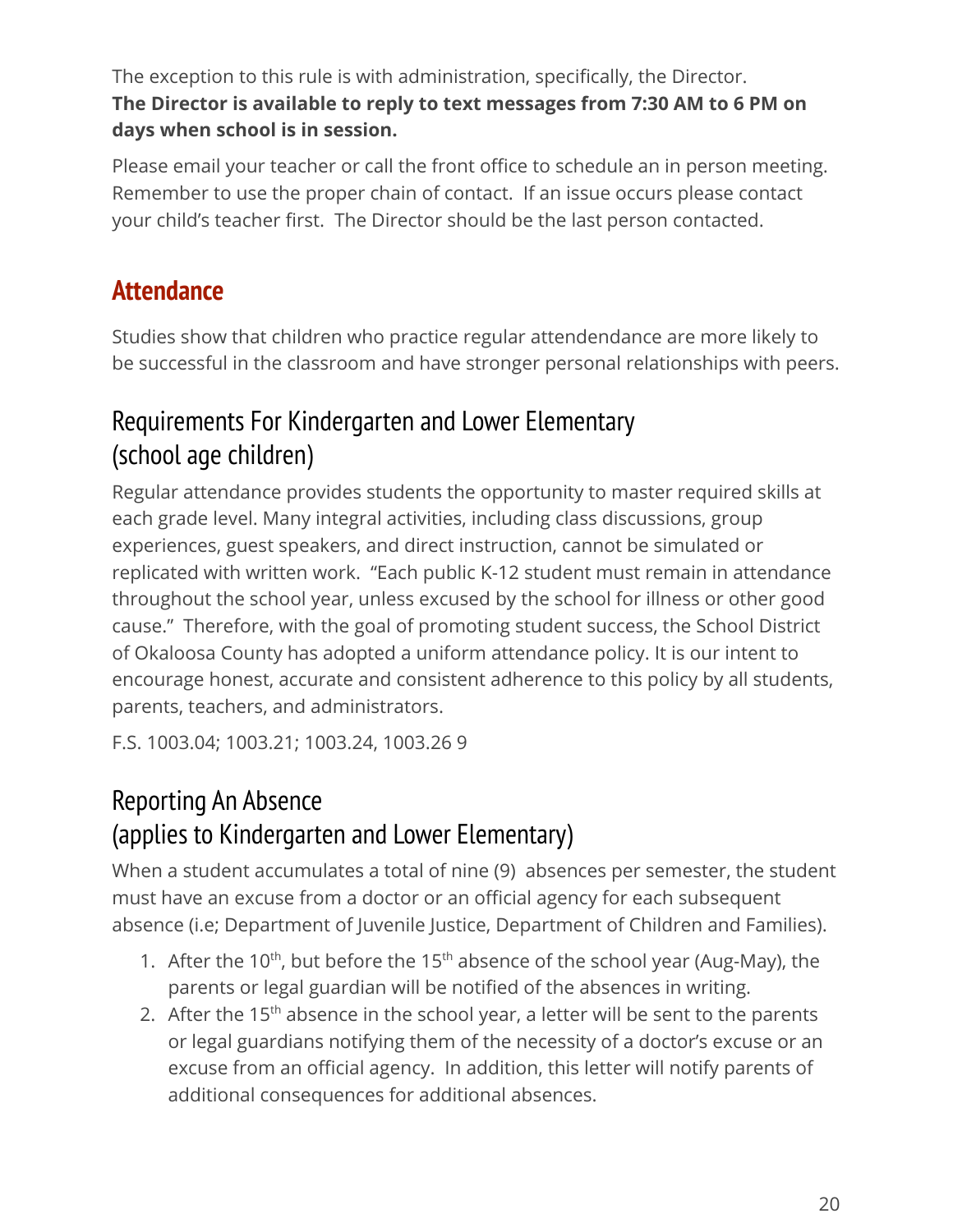- 3. Between 25 and 30 absences your child's academic record will be reviewed by the Montessori Board for possible recommendation of repeating the current grade level.
- 4. The above absences do not apply if a child has been medically diagnosed with COVID 19 or other terminal illness. (Please see our COVID Policy)

# <span id="page-21-0"></span>Tardies:

Tardiness Parents/legal guardians will be notified when a student accumulates five (5) unexcused early checkouts and/or late arrivals within a semester. When the number of early checkouts and/or late arrivals reaches seven (7) within a semester, the parents will be requested in writing to have a conference with the Director or his/her designee. If a student continues to show a pattern of excessive tardiness then it could jeopardize your child's enrollment.

#### <span id="page-21-1"></span>Student Withdrawal

A written notice of thirty (30) days must be given prior to withdrawing your child from the school. Additionally, there will be an early withdrawal penalty of one month's tuition. Tuition cannot be refunded, except for Military families under the SSCRA. All student accounts must be current before information will be provided to their next school.

# **Discipline & Policies**

The ground rules of the school are:

- 1. No child may disturb the work of another.
- 2. No child may hurt another in any way.

The teacher will meet with the parents for a conference exchanging ideas to help the child in the event of a disciplinary problem. If there is a serious question of whether the child can function happily in the school, the school may set a limited "probationary" period to try to work out the problems. At the end of this period, the parents and teachers will hold personal conferences to decide what further action should be taken to best meet the needs of the child. Discipline requires sitting in a time out chair. There will be no physical punishment. Discipline cannot be associated with food, toileting or rest. It may not be frightening or severe in nature. Children may not be denied active play as a consequence of misbehavior.

# <span id="page-21-2"></span>Expulsion Policy

Montessori Learning Center is committed to providing a safe, nurturing environment conducive for learning and growth. We strive to ensure all of our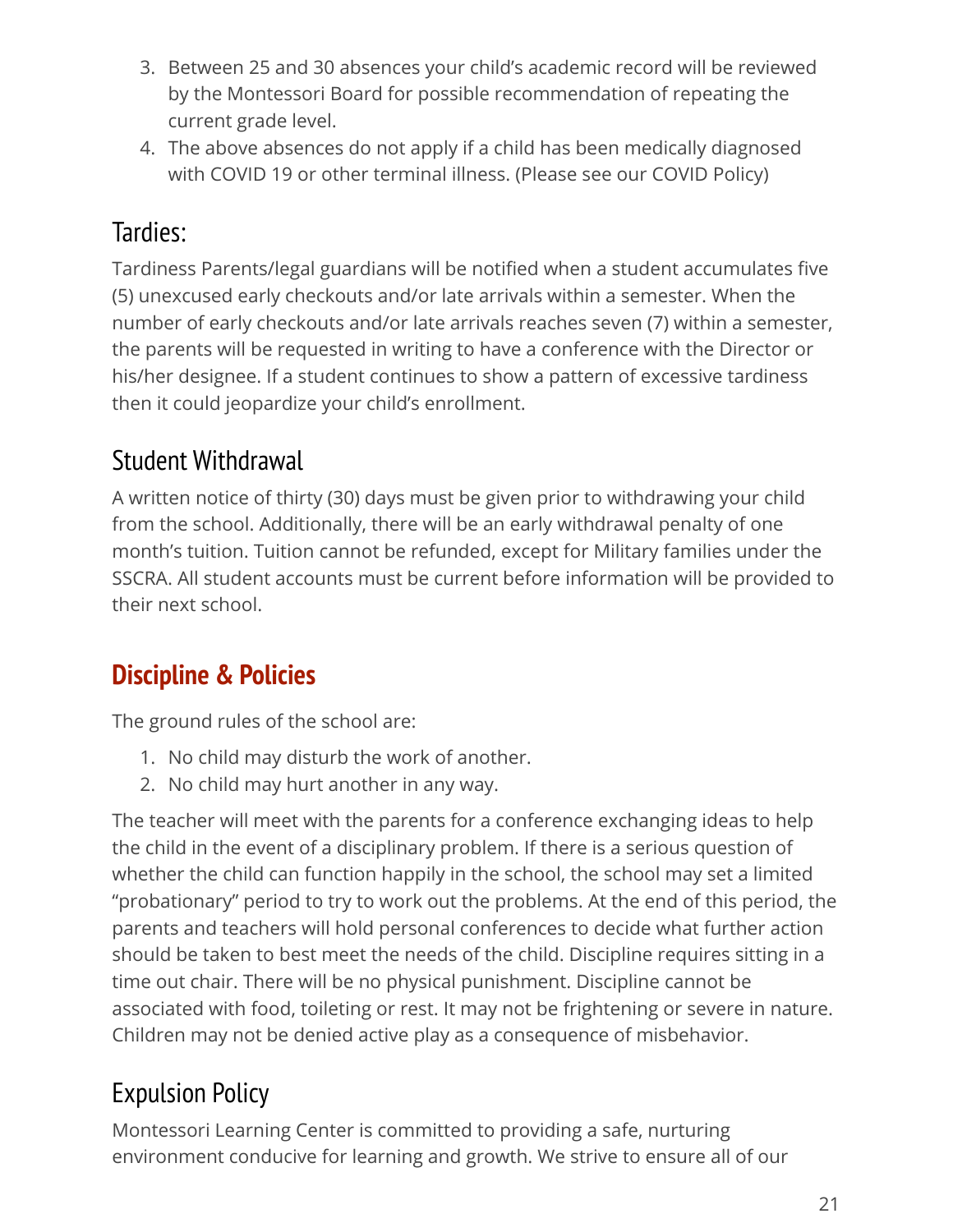children are set up for success regardless of their need or developmental level. Every effort will be made to prevent the expulsion of children from the program. However, Montessori Learning Center reserves the right to cancel the enrollment of a child for the following reasons, not limited to but including:

- 1. Non-payment or excessive late payments of fees/tuition.
- 2. The child has needs which we cannot adequately meet with our current staffing patterns.
- 3. The child's behavior threatens the health and safety of him/herself, the other children or program staff.
- 4. Failure to adhere to policies and procedures as outlined in the Handbook.
- 5. The parent/guardian exhibits behavior which is detrimental to the health and well-being of the children and staff in a classroom or negatively interferes with the normal functioning of the classroom and/or program. This includes but is not limited to: vulgarity, intimidation, harassment, or violation of child care licensing regulations.

# <span id="page-22-0"></span>Defining and Preventing Bullying

People often say that teachers have eyes in the back of their heads. They don't. We can't see everything that is happening and we depend on our students to let us know when something is going on that needs to be addressed. Students are always encouraged to ask for support immediately when a situation arises at school. Teachers act as facilitators to resolve the conflict, and this is most effective when it is done immediately following the situation. If your child tells you about something that happened at school that upset them, the parents should ask the child what they did at school to resolve the problem. If the problem was not resolved, it should be addressed upon arrival the following day with the support of a teacher and both of the children involved.

How to deal with bullying depends on a lot of factors including the age of the child.

Bullying can be physical and/or verbal.

It is important to draw a distinction between behavior that is rude, behavior that is mean, and behavior that is characteristic of bullying.

Rude behavior is characterized by saying or doing something that hurts someone else. In children, this usually takes the form of social errors. The critical factor is that these incidents are usually spontaneous, unplanned inconsideration based on thoughtlessness, poor manners or narcissism, but not meant to actually hurt someone.

Being mean involves purposefully saying or doing something to hurt someone. Mean behavior very much aims to hurt or depreciate someone. Very often, mean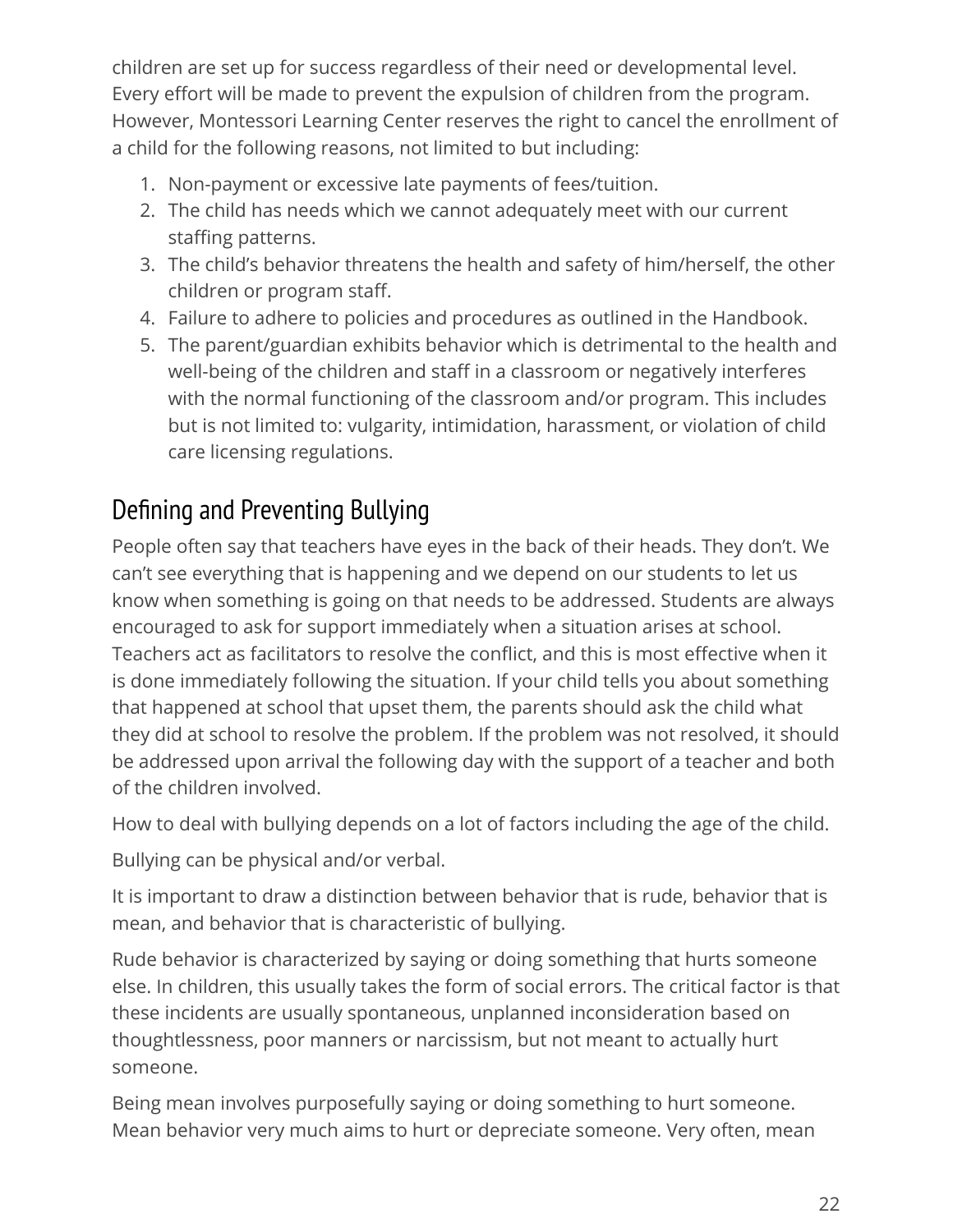behavior in kids is motivated by angry feelings and/or the misguided goal of propping themselves up in comparison to the person that they are putting down.

Both rudeness and mean behavior require correction, however they are different from bullying in important ways that should be understood and differentiated when it comes to intervention.

Bullying is defined as intentionally aggressive behavior, repeated over time, that involves an imbalance of power. Kids who bully say or do something intentionally hurtful to others and they keep doing it, with no sense of regret or remorse.

Bullying is not tolerated at Montessori Learning Center.

In order to prevent bullying at Montessori Learning Center, when students display mean or rude behavior, it is immediately addressed so that the behavior does not continue.

At Montessori Learning Center, we aim to prevent bullying and promote respect by teaching prosocial skills such as empathy, listening, and conflict resolution.

#### **Communicating Events At Home**

In the event that a significant change occurs in your home, please consider informing the Director as soon as possible. All information will be regarded as confidential. We will accept your judgment as to the kinds of changes which may affect your child's behavior, security, and general well-being. Common causes of distress include: either parent being away from home for any reason for an extended time; a new person living in the home; illness of either parent; illness of sibling; any hospitalization, accident, or death in the family; new caretaker or any new employee; or death of a pet.

The teacher/director will keep you informed of any significant change in the school environment which may affect your child.

Dr. Maria Montessori says in her book The Secret of Childhood,

"Parents have a very important mission; they are the only ones who can save their children by uniting and working together for the improvement of society. They must appreciate the mission which nature has entrusted to them."

A.M. Josten, the Director of Montessori training centers in Minnesota, Calcutta, India, and Ceylon, wrote in an editorial for a Montessori Publication:

"Educational institutions should never try to supplement parents. . . . No educational institution, much less a House of Children can even perform its tasks nor realize its aims unless it is firmly supported by the parents of the children entrusted to it. . . . Both parents and educational institutions should cooperate in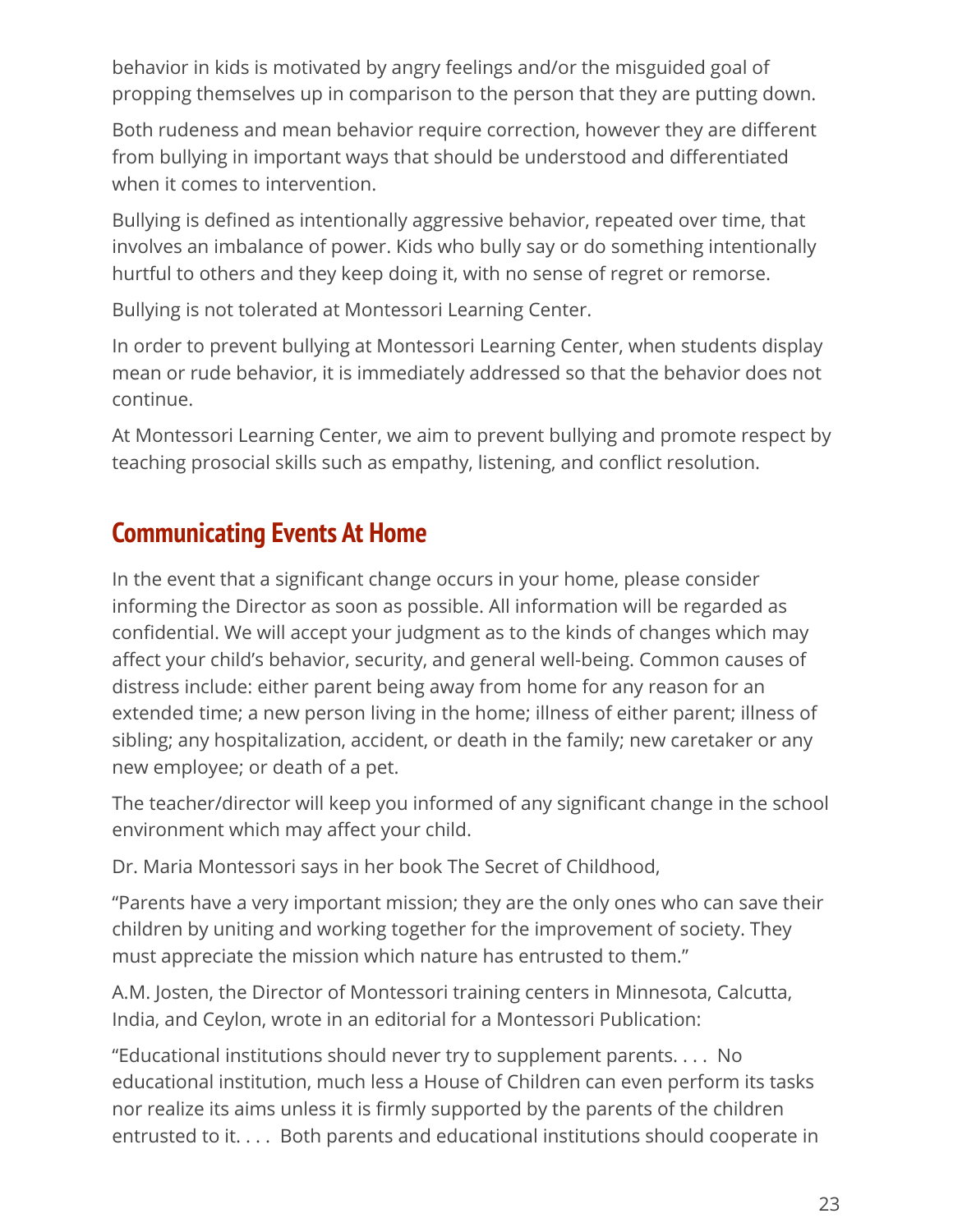providing what is necessary for the children's development in both environments and, as far as possible, do so concretely and directly, not merely in the form of pecuniary donations or levies."

#### <span id="page-24-0"></span>**Montessori Publications**

If you wish to further your knowledge of the Montessori Method of learning, the following is a partial list of Montessori related publications available in libraries and/or bookstores:

| The Montessori Method                                     |
|-----------------------------------------------------------|
| Dr. Montessori's Own Handbook, Vol. I & II                |
| The Absorbent Mind                                        |
| To Educate the Human Potential                            |
| Secret of Childhood                                       |
| Pedagogical Anthropology                                  |
| The Montessori Method,<br>A Revolution in Education       |
| Maria Montessori - Her Life and Her Work                  |
| <b>Spanning Space</b>                                     |
| Intelligence and Mental Growth                            |
| The Innumerable Instincts of Man                          |
| The Chemistry of Thought                                  |
| Learning How to Learn, An American                        |
| Approach to Montessori                                    |
| A Montessori Handbook                                     |
| A Children's House,<br>Parent-Teacher Guide To Montessori |
|                                                           |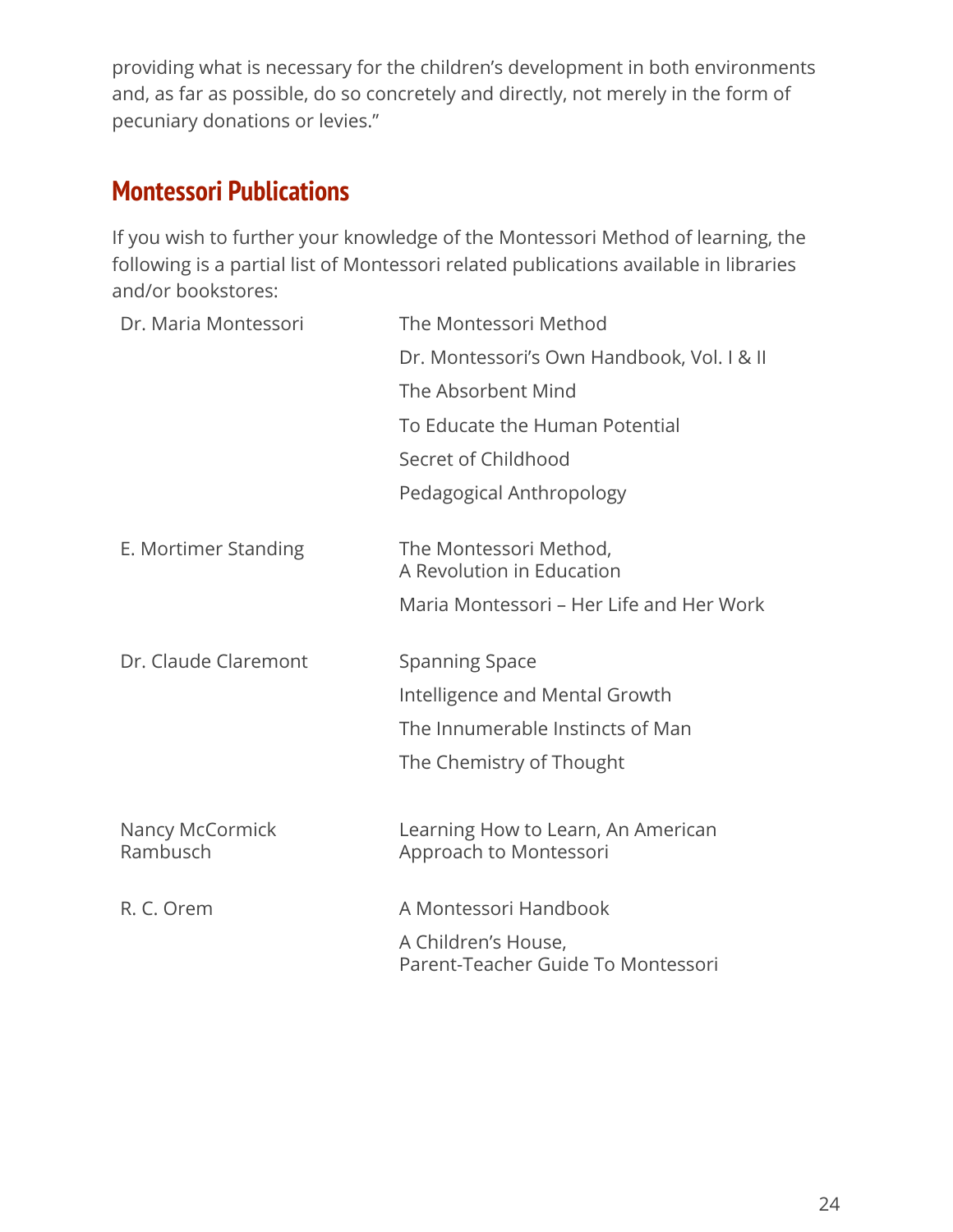#### **2021-2022 School Calendar**

| August 2-6 Monday-Friday               | Planning Days for Teachers                                                                                                                                           |  |  |
|----------------------------------------|----------------------------------------------------------------------------------------------------------------------------------------------------------------------|--|--|
| August 6, Friday                       | Open House for All Students<br>(Pre-Registration required on Sign Up Genius)                                                                                         |  |  |
| August 9, Monday                       | 1st day of school for ALL Kindergarten and Lower Elementary students at<br>7:50am, and ONLY returning PreK students at 8:00am                                        |  |  |
| August 11, 13<br>Wednesday, Friday     | Phase-in for new PreK students at 8:00am *check phase-in schedule that<br>was emailed*                                                                               |  |  |
| August 26, Thursday                    | Parent meeting 5:30-7pm                                                                                                                                              |  |  |
| September 3, Friday                    | PreK-3 begins full days on MWF                                                                                                                                       |  |  |
| September 6, Monday                    | <b>NO SCHOOL Labor Day</b>                                                                                                                                           |  |  |
| October 5-8 & 12-15,<br>Tuesday-Friday | "Bring Parents to School" Days                                                                                                                                       |  |  |
| October (Date TBD)                     | <b>FALL FUNDRAISER</b>                                                                                                                                               |  |  |
| October 11, Monday                     | NO SCHOOL Teacher Work Day, No Aftercare                                                                                                                             |  |  |
| November 5, Friday                     | Progress Reports sent home                                                                                                                                           |  |  |
| November 11, Thursday                  | <b>NO SCHOOL Veterans Day</b>                                                                                                                                        |  |  |
| November 18, Thursday                  | Thanksgiving Feast (Students only)                                                                                                                                   |  |  |
| November 22-26, Monday-Friday          | NO SCHOOL Thanksgiving Break                                                                                                                                         |  |  |
| Week of December 13,<br>Monday-Friday  | All Grades Christmas Program -Days/Times TBD more info to come                                                                                                       |  |  |
| December 14, Tuesday                   | Last day to RSVP for Aftercare on Dec 17th. ALL students attending<br>must RSVP                                                                                      |  |  |
| December 17, Friday                    | Half-day dismissal for Winter Break. Pick-up time @ 12:00 pm Last day<br>for aftercare provided for 2021.<br>Must RSVP by the 14th to attend Aftercare on this date. |  |  |
| January 3-4, Monday, Tuesday           | NO SCHOOL Teacher Work Day, No Aftercare                                                                                                                             |  |  |
| January 5, Wednesday                   | <b>School Resumes</b>                                                                                                                                                |  |  |
| January 17, Monday                     | NO SCHOOL Martin Luther King Jr. Day, No Aftercare                                                                                                                   |  |  |
| January 24, Monday                     | Returning Student registration begins                                                                                                                                |  |  |
| February 1, Tuesday                    | New Student registration begins                                                                                                                                      |  |  |
| February (Date TBD)                    | <b>MLC FUN RUN FUNDRAISER</b>                                                                                                                                        |  |  |
| February 11, Friday                    | NO SCHOOL Parent Teacher Conferences, No Aftercare                                                                                                                   |  |  |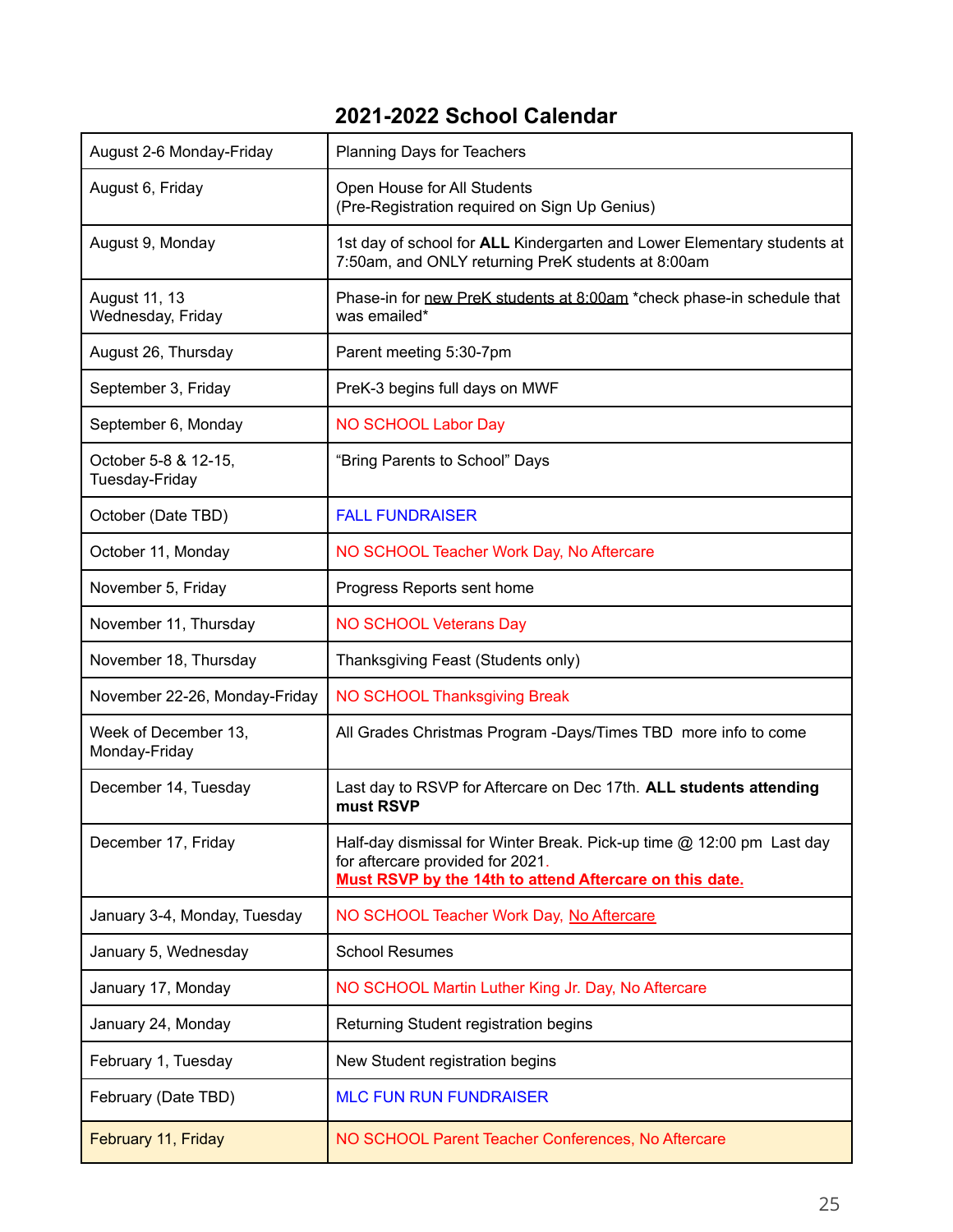| February 14, Monday         | Valentine's Day Party (Students only)                                     |  |  |
|-----------------------------|---------------------------------------------------------------------------|--|--|
| February 21, Monday         | NO SCHOOL Presidents' Day, No Aftercare                                   |  |  |
| March 3, Thursday           | Parent meeting 5:30-7pm                                                   |  |  |
| March 21-25, Monday- Friday | NO SCHOOL Spring Break                                                    |  |  |
| March 28, Monday            | NO SCHOOL Teacher Work Day                                                |  |  |
| April 15, Friday            | NO SCHOOL Good Friday, No Aftercare                                       |  |  |
| May 9-13, Monday-Friday     | End of Year Programs. Days & Times TBD                                    |  |  |
| May 20, Friday              | Last Day of School. Released for Summer Break at 12:00pm.<br>No Aftercare |  |  |
| May 27, Friday              | Last day for Teachers                                                     |  |  |
| June 6-10, Monday-Friday    | Summer Camp 9am-12pm                                                      |  |  |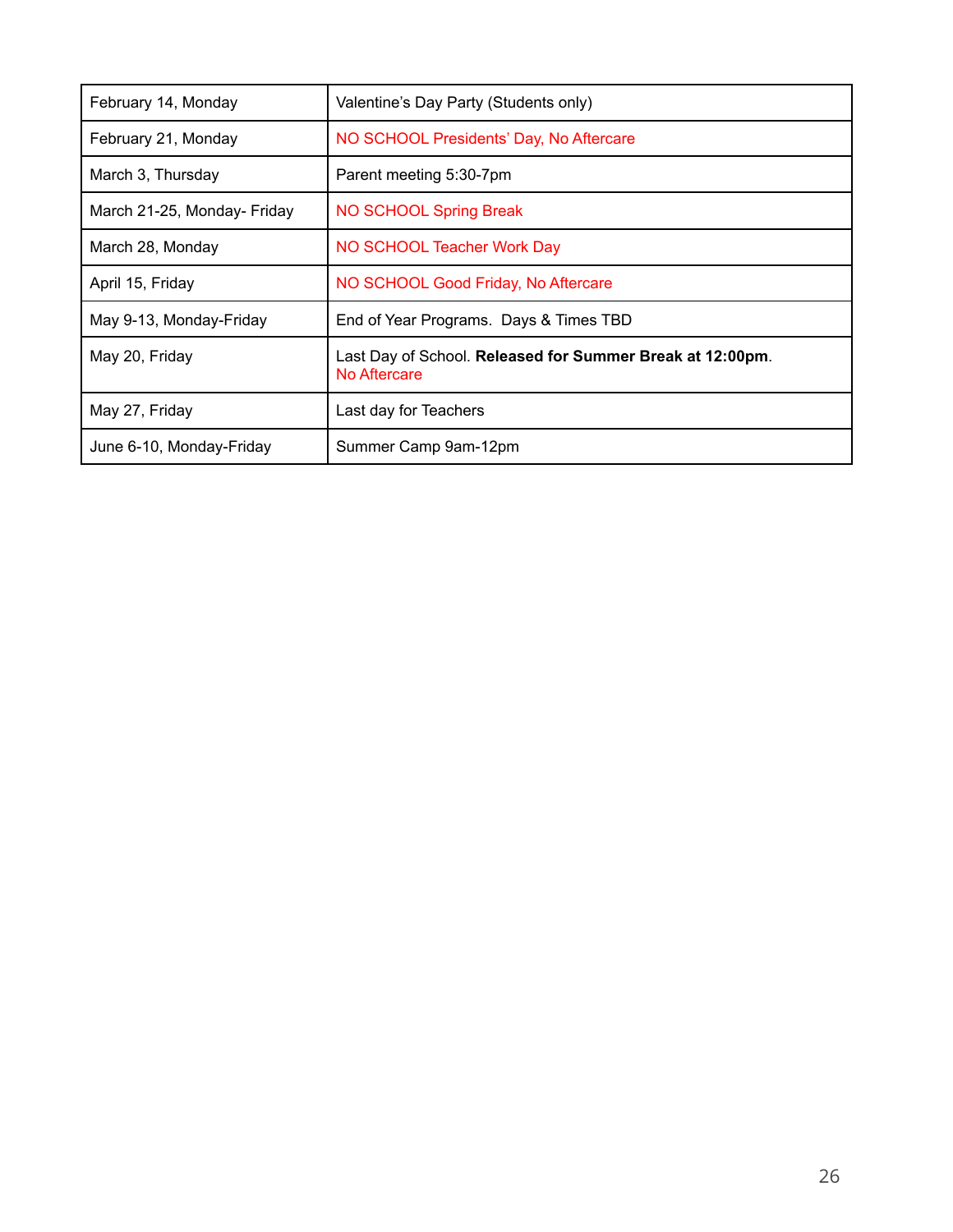#### **Parent Handbook Acknowledgement**

| $1$ (we),             | and | , have read, understand, |
|-----------------------|-----|--------------------------|
| Parent's Name (Print) |     | Parent's Name (Print)    |

and agree to abide by the information given in the Montessori Learning Center Parent/Student Handbook. I (we) understand that the content may change or be updated by the Montessori Learning Center.

#### **Parents' Signatures and Date**

**\_\_\_\_\_\_\_\_\_\_\_\_\_\_\_\_\_\_\_\_\_\_\_\_\_\_\_\_\_\_\_\_\_\_\_\_\_\_\_\_\_\_\_\_\_\_\_\_\_\_\_\_\_\_\_\_Date:\_\_\_\_\_\_\_\_\_\_\_\_\_\_\_\_\_**

#### Please initial by each of the following indicating you are aware of the policy.

\_\_\_\_\_\_\_\_ Drop off is at 7:50AM for Kinder/Lower Elementary and 8:00AM for Preschool. Kinder and Lower Elementary MUST be in class by 8:00AM and/or Preschool by 8:00AM or they will be considered late for school. I have read and I understand the drop off directions.

\_\_\_\_\_\_\_\_ If you are unable to bring your child to school before 9AM for reasons other than emergency situations, scheduled appointments or other reasons previously communicated with your child's teacher; please contact our office to let us know.

\_\_\_\_\_\_\_\_\_ Students must be fever free for 48 hours WITHOUT the help of any meds before they can return to school.

\_\_\_\_\_\_\_\_\_ I have read, and agree to comply with the policy for communication with staff members at Montessori Learning Center.

\_\_\_\_\_\_\_\_\_ I have turned in the School Entry Health Exam and a current Blue Immunization form (Form 680) or Religious Exemption form. I understand that my child will not be able to attend school with expired or missing forms.

\_\_\_\_\_\_\_\_ I understand that I am expected to volunteer on a fundraising committee and help execute the event.